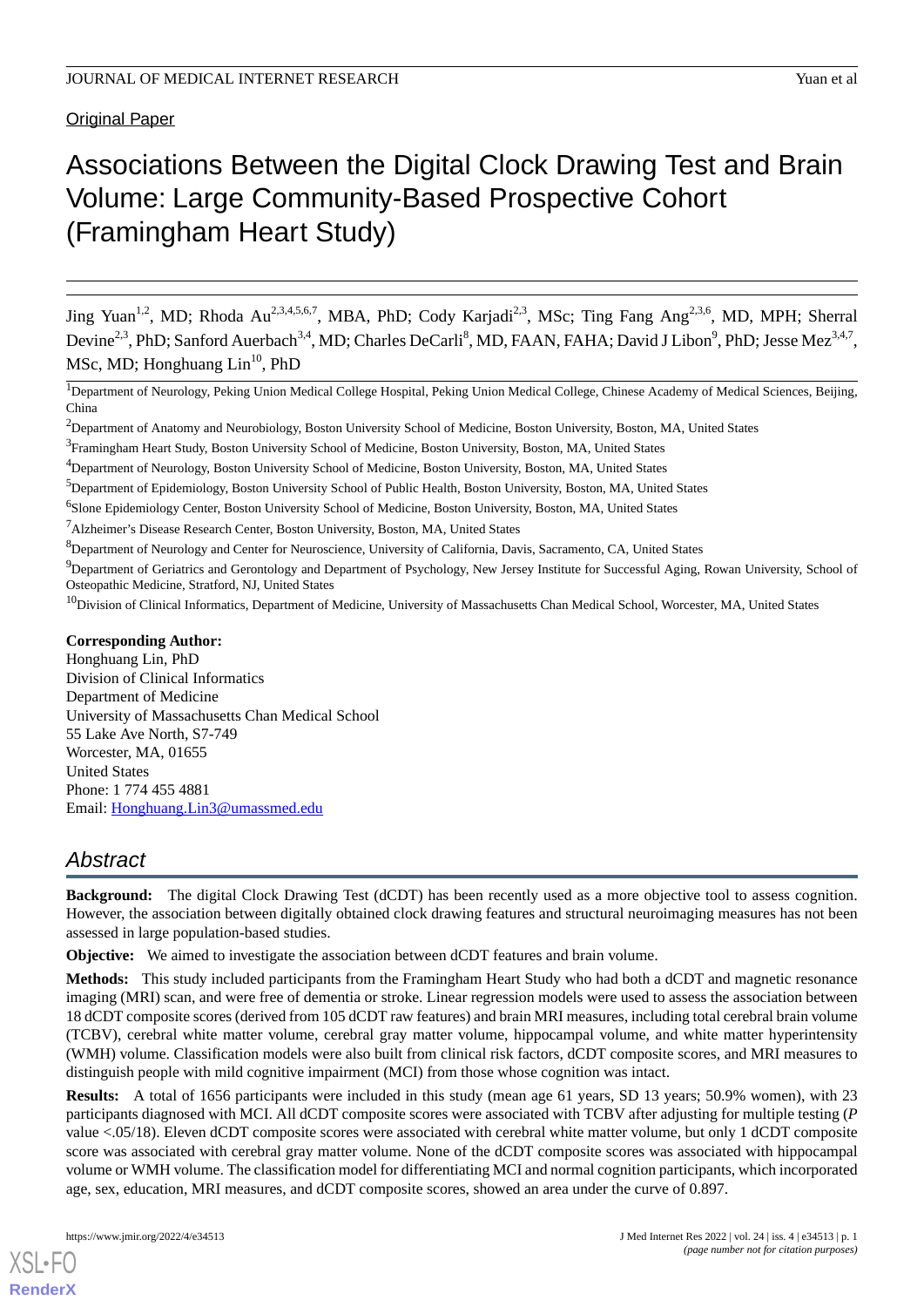**Conclusions:** dCDT composite scores were significantly associated with multiple brain MRI measures in a large community-based cohort. The dCDT has the potential to be used as a cognitive assessment tool in the clinical diagnosis of MCI.

*(J Med Internet Res 2022;24(4):e34513)* doi:  $10.2196/34513$ 

#### **KEYWORDS**

Clock Drawing Test; digital; neuropsychological test; cognitive; technology; Boston Process Approach; neurology; Framingham Heart Study; dementia; Alzheimer

## *Introduction*

The Clock Drawing Test (CDT) is a widely used assessment tool able to screen for impairment associated with mild cognitive impairment (MCI) [\[1](#page-9-0)] and dementia [\[2](#page-9-1)[-5\]](#page-9-2). The most common instruction for clock drawing asks participants to draw the face of a clock, put in all of the numbers, and set the hands for 10 past 11. This is followed by asking participants to copy a model of a clock [[3](#page-9-3),[6\]](#page-9-4). Multiple cognitive domains are involved in completion of the test, including graphomotor ability, attention, syntactic comprehension, visual and semantic memory, executive function, and visuoconstructional ability [[6\]](#page-9-4). Previous studies found that CDT performance evaluated by various manual scoring systems was correlated with a variety of cortical and subcortical areas on magnetic resonance imaging (MRI), without showing consistent and specific brain localization [[7-](#page-9-5)[9\]](#page-9-6).

A significant innovation is the introduction of a digital CDT (dCDT), which was jointly developed by the Massachusetts Institute of Technology and Lahey Hospital & Medical Center, in collaboration with the Clock Sketch Consortium [[10-](#page-10-0)[13](#page-10-1)]. In addition to retaining the classic features of the traditional CDT, including easy, inexpensive, noninvasive administration, the dCDT captures more than 100 latencies and graphomotor features for subtle cognitive changes, which would be difficult or impossible without this technology [[12](#page-10-2)[-14](#page-10-3)]. A recent study reported that the DCTClock test (a commercial version of the dCDT) showed excellent discrimination between diagnostic groups of normal cognition (NC) and MCI or early Alzheimer dementia [[14\]](#page-10-3). The test was also associated with amyloid β and tau burden in positron emission tomography scans among NC participants [\[14](#page-10-3)].

In our prior study  $[15]$  $[15]$ , we validated the psychometric characteristics of the dCDT against standard paper-pencil neuropsychological (NP) tests in the community-based Framingham Heart Study (FHS) [[15\]](#page-10-4). The composite scores derived from dCDT features were significantly associated with both NP test results and mild cognitive impairment [[15\]](#page-10-4). Nonetheless, it is unclear whether dCDT composite scores are associated with MRI measures of atrophy, which have been used as important markers for cognitive impairment and cerebral small vessel disease injuries [[16-](#page-10-5)[20](#page-10-6)].

The objectives of this study were to investigate the associations between dCDT features and MRI measures in the FHS, and to assess the diagnostic potential of dCDT features as a surrogate for standard NP tests in the differentiation of MCI from NC that is validated against MRI measures of neurodegeneration.

## *Methods*

#### **Study Sample**

The FHS is a community-based prospective cohort study that was established in 1948. Three generations of participants have been enrolled and followed up every 2 to 8 years. Details on the FHS cohorts can be found in previous publications [[21-](#page-10-7)[23\]](#page-10-8). As part of an ancillary study, participants were invited to undergo NP assessment and brain MRI scans regularly. The dCDT has been administered as part of the NP assessment along with other NP tests since 2011. This study included participants who completed at least one dCDT and had a contemporary MRI within 6 months (98.2% had MRI scans on the same day as the dCDT). Participants with prevalent dementia and stroke were excluded (n=84). We further excluded participants who were flagged as having possible cognitive impairment, but were not reviewed by an expert panel (n=139).

#### **Ethics Approval**

The Boston University Medical Campus Institutional Review Board approved the study procedures and protocols. Written informed consent was obtained from all participants. All the data used for this study could be requested through the FHS research website [[24\]](#page-10-9).

#### **Standard NP Tests and the dCDT**

In the FHS, standard NP tests were administered and scored to produce traditional quantitative measures of cognitive performance [\[25](#page-10-10)]. These tests included the Wechsler Memory Scale [[26](#page-10-11)] Logical Memory—Immediate Recall, Delayed Recall, and Recognition; Visual Reproduction—Immediate Recall, Delayed Recall, and Recognition; and Paired Associate Learning—Immediate Recall, Delayed Recall, and Recognition; the Wechsler Adult Intelligence Scale [[27](#page-10-12)] Digit Span—Forward and Backward and Similarities; the Boston Naming Test—30 item version [[28\]](#page-10-13); the Trail Making Test A and B [\[29](#page-10-14)]; the Hooper Visual Organization Test [[30\]](#page-10-15); and Verbal Fluency (FAS & FAS-Animal) [\[31](#page-10-16)[,32](#page-10-17)]. These NP tests measure multiple cognitive domains of verbal memory, visual memory, attention and concentration, executive function, abstract reasoning, language, and visuoperceptual organization. For all tests, higher scores indicate better performance with the exception of the Trail Making Test A and B, where a shorter completion time indicates better cognitive performance.

Since October 2011, FHS participants have been administered the dCDT with a digital pen during their regular NP test visit by trained examiners [[10](#page-10-0)[-13](#page-10-1)]. The digital pen measures the pen position 80 times per second at a spatial resolution of  $\pm 0.002$ inches [[10\]](#page-10-0). After the dCDT test, the pen was connected to a



**[RenderX](http://www.renderx.com/)**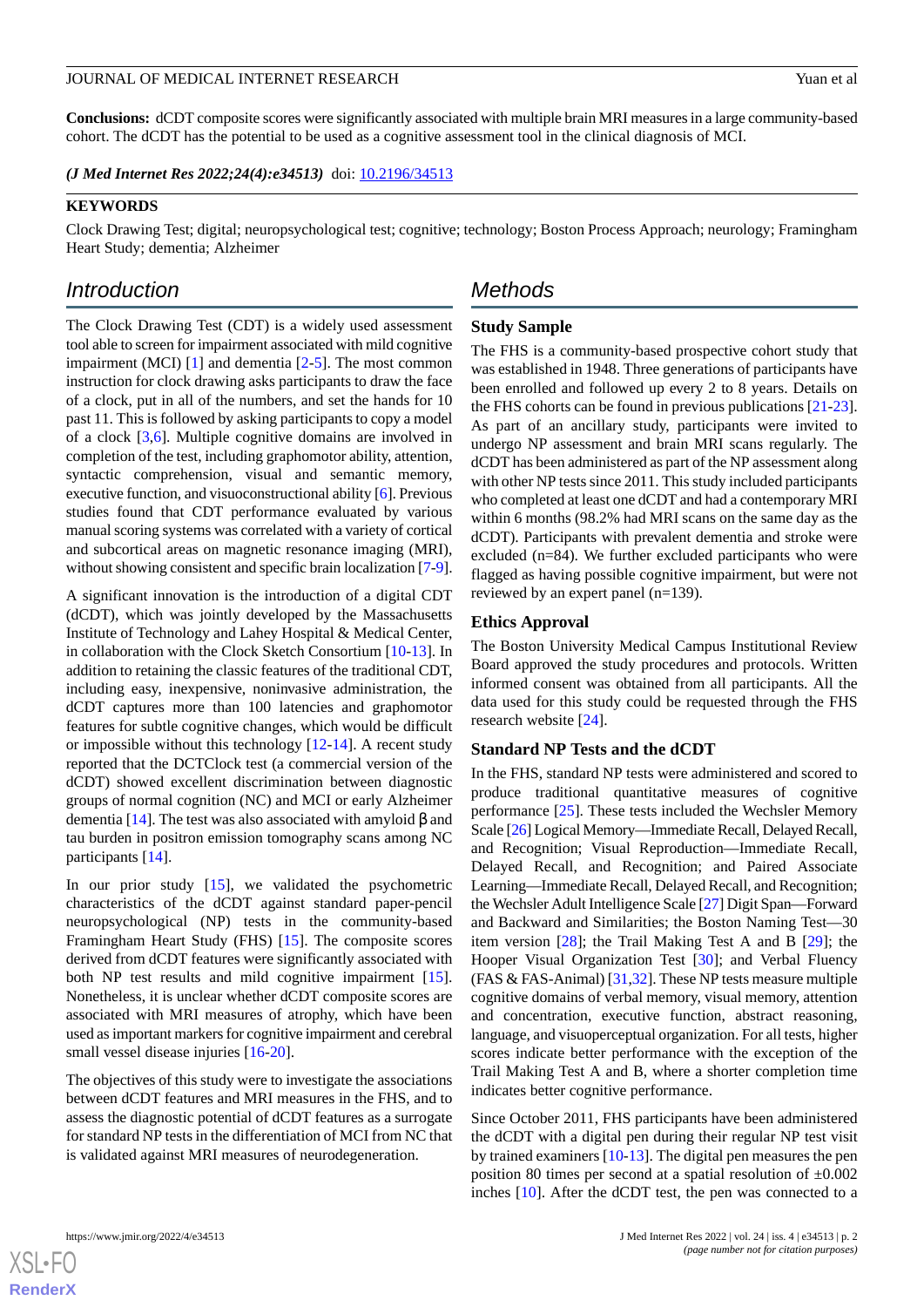computer with preinstalled software that automatically extracted the drawing information and classified each pen stroke and associated latencies. An external rater manually examined each drawing to ensure appropriate classification of strokes using a user-friendly drag-and-drop interface to correct any classification error. A total of 105 dCDT features were derived and used from the entire drawing process, which captured the strokes, latencies, and spatial relationships as the measures of drawing efficiency, simple motor functioning, information processing, and spatial reasoning [\(Multimedia Appendix 1\)](#page-9-7). As reported in our previous study [\[15](#page-10-4)], we further derived composite scores based on dCDT features significantly associated with 18 NP tests, which represented a weighted combination of dCDT features that were previously associated with a specific NP test.

#### **Acquisition and Measurement of MRI Variables**

The MRI protocol in the FHS has been described previously [[33\]](#page-10-18). Briefly, participants were imaged using a Siemens 1.5T field strength machine (Siemens Medical) and a 3-dimensional T1-weighted coronal spoiled gradient-recalled echo sequence. All images were transferred to and processed by the University of California Davis Medical Center for centralized processing. Segmentation of brain structural MRI was performed by semiautomated procedures, and the complete information can be obtained elsewhere [[33\]](#page-10-18). In brief, gray matter, white matter, and cerebrospinal fluid segmentation were performed using an expectation-maximization algorithm after skull stripping and intensity inhomogeneity correction. The hippocampus was segmented by a multi-atlas hippocampal segmentation algorithm [[34\]](#page-10-19). White matter hyperintensity (WMH) was segmented on a combination of FLAIR and 3D T1 images using a modified Bayesian probability structure [[35\]](#page-11-0). Total cerebral cranial volume (TCV) was determined by outlining the intracranial vault lying above the tentorium and was used for correcting the head size. The primary MRI measure was total cerebral brain volume (TCBV). Secondary measures were cerebral white matter volume, cerebral gray matter volume, hippocampal volume, and WMH volume. All MRI measures were corrected for head size by calculating the percentage of these volumes over the TCV. The percent of WMH/TCV was log-transformed for normality. The WMH volume was used both as a continuous variable and as a dichotomous variable (large WMH volume versus no or minimal WMH volume), similar to a previous study [[36\]](#page-11-1). A large WMH volume (WMH-Large) was defined as a volume more than one standard deviation higher than the age-specific mean value.

#### **Case Ascertainment of MCI**

The detailed cognitive ascertainment procedure and quality control in the FHS have been described previously [\[37](#page-11-2),[38\]](#page-11-3). Briefly, participants received NP assessments on average every 4 to 5 years, in addition to their regular research center examinations. For participants with possible cognitive impairment, more frequent NP tests were conducted on average every 1 to 2 years, and neurological examinations were

performed on a subset of these participants. A clinical review was triggered when there was an indication of a potential cognitive impairment and/or decline, and was conducted by a panel consisting of at least one neurologist and one neuropsychologist. The review panel determined the MCI diagnosis, which required evidence of a decline in cognitive performance in one or more cognitive domains, no records indicating functional decline, and not meeting the criteria for dementia. Although the Clinical Dementia Rating (CDR) scale [[39\]](#page-11-4) was not formally applied, the review panel used the CDR scoring scale (0-3) to quantify the severity of impairment; all MCI cases were given a rating of 0.5.

#### **Statistical Analysis**

The dCDT composite scores were derived by linear regression models based on dCDT features significantly associated with 18 NP tests, which represented a weighted combination of dCDT features that were previously associated with a specific NP test [[15\]](#page-10-4). The scores and all MRI measures were normalized with a mean of 0 and standard deviation of 1. Linear regression models were used to assess the associations of dCDT composite scores with MRI measures, adjusting for age, sex, and education. The same models were also used to test the association between individual dCDT features and MRI measures. In the sensitivity analysis, the models were additionally adjusted for vascular risk factors, including hypertension, diabetes, smoking, and prevalent atrial fibrillation. Bonferroni correction was used to adjust for multiple testing in the linear regression models. Significant associations were claimed if *P*<.05/N, where N was the number of tests performed.

Logistic regression models were also constructed to classify MCI using 4 different sets of predictors. The analysis was restricted to participants who were 65 years or older at the time of NP testing (only 1 case was diagnosed before 65 years). Model 1 included only age, sex, and education. Model 2 included age, sex, education, and MRI measures (TCBV, cerebral white matter volume, cerebral gray matter volume, and hippocampal volume). Model 3 included age, sex, education, and dCDT composite scores. Model 4 included age, sex, education, MRI measures, and dCDT composite scores. Model performance was assessed by the area under the curve (AUC). All statistical analyses were performed using R software version 4.0.3 (R Core Team) [[40\]](#page-11-5).

## *Results*

As shown in [Table 1,](#page-3-0) our study sample included 1656 participants (mean age 61 years, SD 13 years; 50.9% women; 42.9% received college-level education or higher) who were free of dementia or stroke when NP tests were conducted. Among them, 23 participants were diagnosed with MCI at the time of or before their NP tests but had not progressed to the threshold of clinical dementia diagnosis. As expected, participants with MCI were generally older and had worse cognitive performance, smaller cerebral volume measures, and larger WMH volume on MRI than those in the NC group.

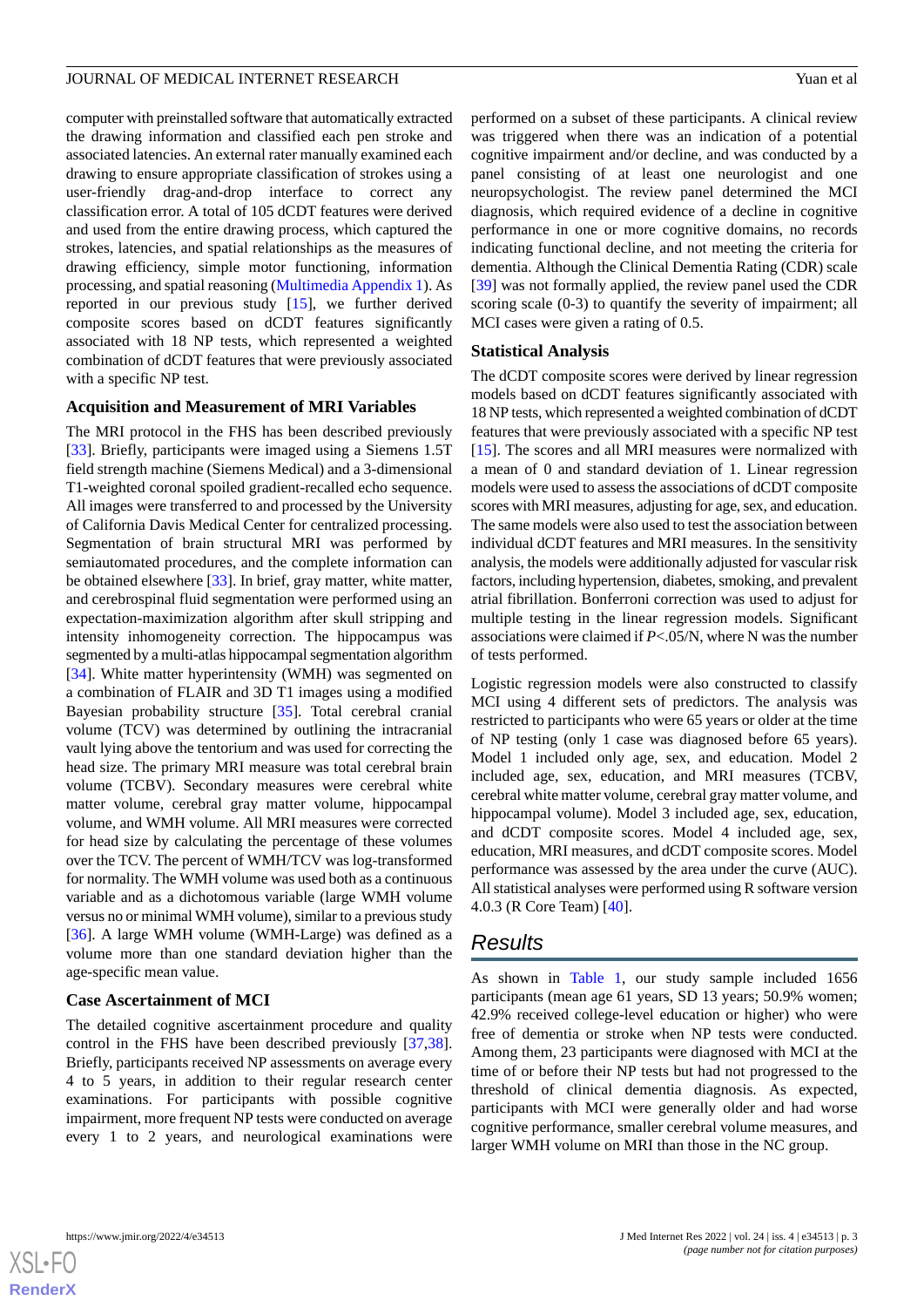<span id="page-3-0"></span>**Table 1.** Clinical characteristics of the study sample.

| Variable                                      | Total $(N=1656)$ | $MCIa$ (n=23) | $NC^b$ (n=1633) |
|-----------------------------------------------|------------------|---------------|-----------------|
| Age (years), mean (SD)                        | 61(13)           | 78(7)         | 61(13)          |
| Women, $n$ $(\%)$                             | 843 (50.9)       | 14(60.9)      | 829 (50.8)      |
| Education, n (%)                              |                  |               |                 |
| No high school                                | 187(11.3)        | 3(13.0)       | 184 (11.3)      |
| High school                                   | 319(19.3)        | 6(26.1)       | 313 (19.2)      |
| Some college                                  | 440 (26.6)       | 3(13.0)       | 437 (26.8)      |
| College and higher                            | 710 (42.9)       | 11(47.8)      | 699 (42.8)      |
| $MRIc$ measures <sup>d</sup> , mean (SD)      |                  |               |                 |
| Total cerebral cranial volume $(cm3)$         | 1251 (129)       | 1252 (104)    | 1251 (129)      |
| Total cerebral brain volume (%)               | 77.0(2.9)        | 72.8(2.5)     | 77.0(2.9)       |
| Cerebral white matter volume (%)              | 36.3(2.4)        | 34.3(2.7)     | 36.3(2.4)       |
| Cerebral gray matter volume (%)               | 40.4(2.1)        | 37.4(2.2)     | 40.4(2.1)       |
| Hippocampal volume (%)                        | 0.54(0.05)       | 0.50(0.05)    | 0.54(0.05)      |
| Log (white matter hyperintensity volume) (%)  | $-2.33(1.48)$    | $-0.59(1.38)$ | $-2.35(1.47)$   |
| Neuropsychological test scores, mean (SD)     |                  |               |                 |
| LMi <sup>e</sup>                              | 13(3)            | 10(4)         | 13(3)           |
| $LMd^e$                                       | 12(4)            | 8(4)          | 12(4)           |
| $LMr^e$                                       | 10(1)            | 9(2)          | 10(1)           |
| VRi <sup>f</sup>                              | 9(3)             | 5(2)          | 9(3)            |
| $VRd$ <sup>f</sup>                            | 8(3)             | 3(3)          | 8(3)            |
| $VRr^f$                                       | 3(1)             | 2(1)          | 3(1)            |
| $\text{PASi}^{\text{g}}$                      | 15(3)            | 11(3)         | 15(3)           |
| PASd <sup>g</sup>                             | 9(1)             | 7(2)          | 9(1)            |
| PASr <sup>g</sup>                             | 10(1)            | 9(2)          | 10(1)           |
| DSf <sup>h</sup>                              | 7(1)             | 6(1)          | 7(1)            |
| $\mathrm{D}\mathrm{S}\mathrm{b}^{\mathrm{h}}$ | 5(1)             | 4(1)          | 5(1)            |
| Trails $A^i(s)$                               | 31(13)           | 44(14)        | 31(13)          |
| Trails $B^i$ (s)                              | 83 (65)          | 219 (159)     | 82(61)          |
| Similarities                                  | 17(3)            | 14(5)         | 17(3)           |
| Hooper Visual Organization Test               | 26(3)            | 23(4)         | 26(3)           |
| Boston Naming Test-30 item version            | 26(7)            | 24(7)         | 26(7)           |
| FAS <sup>j</sup>                              | 41(12)           | 32(12)        | 41(12)          |
| FAS-Animal <sup>j</sup>                       | 19(6)            | 15(5)         | 19(6)           |

<sup>a</sup>MCI: mild cognitive impairment.

<sup>b</sup>NC: normal cognition.

<sup>c</sup>MRI: magnetic resonance imaging.

<sup>d</sup>All MRI measures were corrected for head size by calculating the percentage of the volumes over the total cerebral cranial volume above the tentorium. The percentage of white matter hyperintensity volume/total cerebral cranial volume was log transformed.

<sup>e</sup>Wechsler Memory Scale Logical Memory—Immediate Recall (LMi), Delayed Recall (LMd), and Recognition (LMr).

<sup>f</sup>Visual Reproduction—Immediate Recall (VRi), Delayed Recall (VRd), and Recognition (VRr).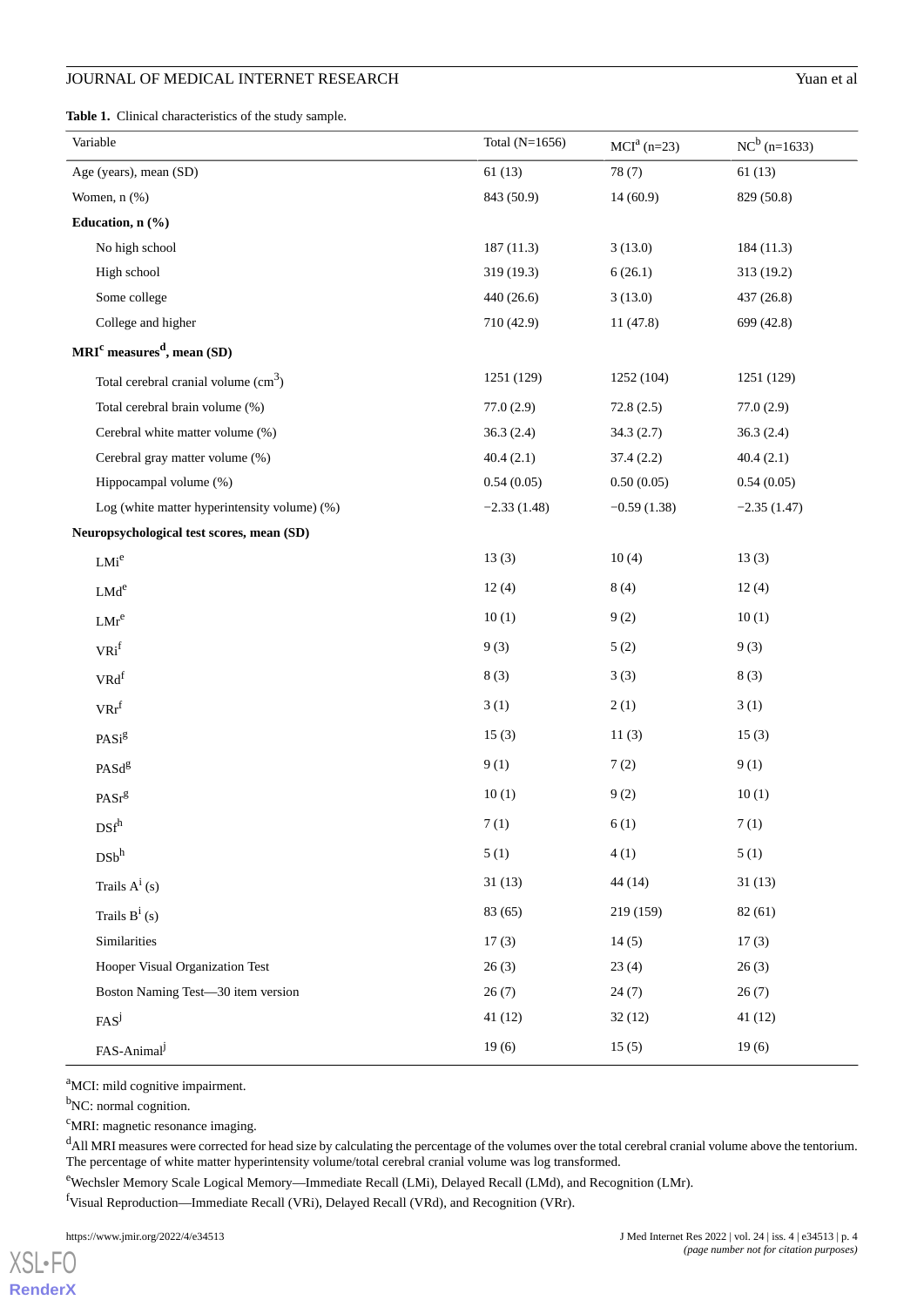<sup>g</sup>Paired Associate Learning—Immediate Recall (PASi), Delayed Recall (PASd), and Recognition (PASr).

<sup>h</sup>Wechsler Adult Intelligence Scale Digit Span—Forward (DSf) and Backward (DSb).

<sup>i</sup>Trail Making Test A (Trails A) and B (Trails B).

<sup>j</sup>Verbal fluency test (FAS and FAS-Animal).

As shown in [Table 2](#page-4-0), all dCDT composite scores (n=18) were significantly associated with TCBV after adjusting for multiple testing. Better dCDT performance was associated with larger TCBV. The effect size of composite scores for visual memory and visuoperceptual organization tended to be slightly higher than other dCDT composite scores.

<span id="page-4-0"></span>**Table 2.** Association between digital Clock Drawing Test composite scores and total cerebral brain volume.

| dCDT <sup>a</sup> composite score <sup>b</sup> | Effect size | Standard error | $P$ value <sup>c</sup> |
|------------------------------------------------|-------------|----------------|------------------------|
| dCDT_LMi <sup>d</sup>                          | 0.079       | 0.017          | $3.2 \times 10^{-6}$   |
| dCDT_LMd <sup>d</sup>                          | 0.083       | 0.017          | $1.1 \times 10^{-6}$   |
| dCDT_LMr <sup>d</sup>                          | 0.061       | 0.017          | $2.9 \times 10^{-4}$   |
| dCDT_VRi <sup>e</sup>                          | 0.098       | 0.017          | $1.4 \times 10^{-8}$   |
| dCDT_VRd <sup>e</sup>                          | 0.099       | 0.017          | $1.2 \times 10^{-8}$   |
| $dCDT_NRr^e$                                   | 0.093       | 0.017          | $6.4 \times 10^{-8}$   |
| dCDT_PASi <sup>f</sup>                         | 0.079       | 0.017          | $3.5 \times 10^{-6}$   |
| dCDT_PASdf                                     | 0.084       | 0.017          | $8.8 \times 10^{-7}$   |
| dCDT_PASr <sup>f</sup>                         | 0.073       | 0.017          | $1.7 \times 10^{-5}$   |
| $dCDT_D Sfg$                                   | 0.071       | 0.017          | $2.5 \times 10^{-5}$   |
| $dCDT$ _ $DSbg$                                | 0.067       | 0.017          | $6.5 \times 10^{-5}$   |
| $dCDT\_Trails\ A^h$                            | $-0.074$    | 0.017          | $1.2 \times 10^{-5}$   |
| $dCDT\_Trails\ B^h$                            | $-0.080$    | 0.017          | $3.0 \times 10^{-6}$   |
| $dCDT$ _SIM <sup>i</sup>                       | 0.084       | 0.017          | $9.4 \times 10^{-7}$   |
| dCDT_HVOT <sup>j</sup>                         | 0.094       | 0.017          | $6.1 \times 10^{-8}$   |
| $dCDT_BNT30^k$                                 | 0.075       | 0.017          | $9.9 \times 10^{-6}$   |
| $dCDT$ <sub>_FAS</sub> <sup>1</sup>            | 0.083       | 0.017          | $1.5 \times 10^{-6}$   |
| dCDT_FAS-Animal <sup>1</sup>                   | 0.062       | 0.017          | $2.2 \times 10^{-4}$   |

adCDT: digital Clock Drawing Test.

<sup>b</sup>The models were adjusted for age, sex, and education.

 $c^c$ Bonferroni correction was used to adjust for multiple testing, and significant associations were claimed if *P*<.05/18 (2.8×10<sup>-3</sup>), where 18 is the number of tests performed. All *P* values were significant.

<sup>d</sup>Wechsler Memory Scale Logical Memory—Immediate Recall (LMi), Delayed Recall (LMd), and Recognition (LMr).

<sup>f</sup>Paired Associate Learning—Immediate Recall (PASi), Delayed Recall (PASd), and Recognition (PASr).

<sup>g</sup>Wechsler Adult Intelligence Scale Digit Span—Forward (DSf) and Backward (DSb).

hTrail Making Test A (Trails A) and B (Trails B).

<sup>i</sup>SIM: Similarities.

<sup>j</sup>HVOT: Hooper Visual Organization Test.

<sup>k</sup>BNT30: Boston Naming Test—30 item version.

<sup>1</sup>Verbal fluency test (FAS and FAS-Animal).

As shown in [Table 3](#page-5-0), cerebral white matter volume was significantly associated with 11 dCDT composite scores involving the comprehensive cognitive domains of verbal memory, visual memory, abstract reasoning, language, and

[XSL](http://www.w3.org/Style/XSL)•FO **[RenderX](http://www.renderx.com/)**

visuoperceptual organization (all with *P*<2.8×10−3 ). In contrast, cerebral gray matter volume was only associated with the visual memory composite score (dCDT\_Visual

<sup>e</sup>Visual Reproduction—Immediate Recall (VRi), Delayed Recall (VRd), and Recognition (VRr).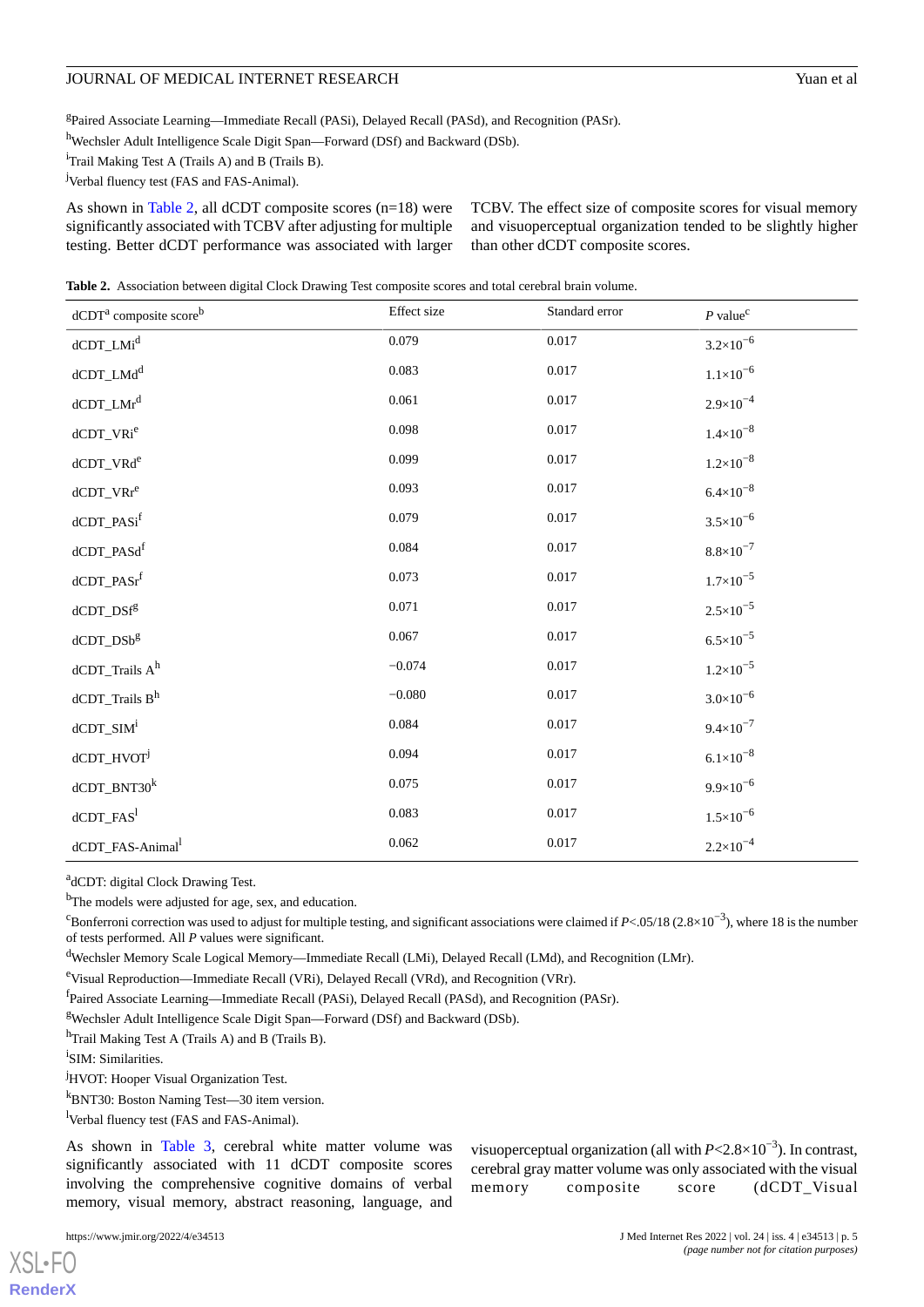| Reproduction—Immediate Recall, $\beta$ =.059; $P=2.6\times10^{-3}$ ). |  |  |
|-----------------------------------------------------------------------|--|--|
| Hippocampal volume was not significantly associated with any          |  |  |

dCDT composite scores. As shown in [Table 4,](#page-6-0) none of the dCDT composite scores was significantly associated with WMH volume.

<span id="page-5-0"></span>

|  |  |  | Table 3. Association of digital Clock Drawing Test composite scores with cerebral white matter, gray matter, and hippocampal volumes. |
|--|--|--|---------------------------------------------------------------------------------------------------------------------------------------|
|  |  |  |                                                                                                                                       |

| dCDT <sup>a</sup> composite<br>scoreb | Cerebral white matter volume <sup>c</sup> |                     | Cerebral gray matter volume <sup>c</sup> |                |                     | Hippocampal volume <sup>c</sup> |                |                     |                        |
|---------------------------------------|-------------------------------------------|---------------------|------------------------------------------|----------------|---------------------|---------------------------------|----------------|---------------------|------------------------|
|                                       | Effect<br>size                            | Standard er-<br>ror | $P$ value <sup>d</sup>                   | Effect<br>size | Standard er-<br>ror | $P$ value <sup>d</sup>          | Effect<br>size | Standard er-<br>ror | $P$ value <sup>d</sup> |
| dCDT_LMi <sup>e</sup>                 | 0.071                                     | 0.023               | $1.9\times10^{-3f}$                      | 0.042          | 0.019               | $2.8 \times 10^{-2}$            | 0.033          | 0.025               | $2.0 \times 10^{-1}$   |
| dCDT_LMd <sup>e</sup>                 | 0.075                                     | 0.023               | $1.1 \times 10^{-3f}$                    | 0.045          | 0.019               | $2.0 \times 10^{-2}$            | 0.038          | 0.025               | $1.3 \times 10^{-1}$   |
| dCDT_LMr <sup>e</sup>                 | 0.052                                     | 0.022               | $2.0 \times 10^{-2}$                     | 0.034          | 0.019               | $7.1 \times 10^{-2}$            | 0.019          | 0.025               | $4.6 \times 10^{-1}$   |
| dCDT_VRig                             | 0.083                                     | 0.023               | $4.2 \times 10^{-4f}$                    | 0.059          | 0.020               | $2.6 \times 10^{-3f}$           | 0.054          | 0.026               | $3.8 \times 10^{-2}$   |
| dCDT_VRd <sup>g</sup>                 | 0.084                                     | 0.023               | $3.0 \times 10^{-4f}$                    | 0.058          | 0.020               | $3.1 \times 10^{-3}$            | 0.054          | 0.026               | $3.9 \times 10^{-2}$   |
| dCDT_VRrg                             | 0.080                                     | 0.023               | $5.6 \times 10^{-4f}$                    | 0.054          | 0.020               | $5.5 \times 10^{-3}$            | 0.052          | 0.026               | $4.3 \times 10^{-2}$   |
| dCDT_PASi <sup>h</sup>                | 0.070                                     | 0.023               | $2.3 \times 10^{-3f}$                    | 0.044          | 0.019               | $2.2 \times 10^{-2}$            | 0.035          | 0.025               | $1.7 \times 10^{-1}$   |
| dCDT_PASd <sup>h</sup>                | 0.078                                     | 0.023               | $7.3 \times 10^{-4f}$                    | 0.044          | 0.019               | $2.4 \times 10^{-2}$            | 0.041          | 0.026               | $1.1 \times 10^{-1}$   |
| $dCDT$ _PAS $r^h$                     | 0.067                                     | 0.023               | $3.2 \times 10^{-3}$                     | 0.036          | 0.019               | $6.2 \times 10^{-2}$            | 0.047          | 0.025               | $6.5 \times 10^{-2}$   |
| $dCDT$ _ $DSfi$                       | 0.063                                     | 0.023               | $5.7 \times 10^{-3}$                     | 0.041          | 0.019               | $3.4 \times 10^{-2}$            | 0.026          | 0.025               | $3.1 \times 10^{-1}$   |
| $dCDT$ _ $DSb$ <sup>i</sup>           | 0.059                                     | 0.023               | $9.0 \times 10^{-3}$                     | 0.037          | 0.019               | $5.0 \times 10^{-2}$            | 0.023          | 0.025               | $3.7 \times 10^{-1}$   |
| $dCDT$ _Trails $A^j$                  | $-0.063$                                  | 0.023               | $6.0 \times 10^{-3}$                     | $-0.045$       | 0.019               | $1.8 \times 10^{-2}$            | $-0.046$       | 0.025               | $7.0 \times 10^{-2}$   |
| dCDT_Trails B <sup>j</sup>            | $-0.069$                                  | 0.023               | $2.9 \times 10^{-3}$                     | $-0.047$       | 0.019               | $1.4 \times 10^{-2}$            | $-0.047$       | 0.025               | $6.7\times10^{-2}$     |
| $dCDT$ _SIM $k$                       | 0.071                                     | 0.023               | $2.0 \times 10^{-3f}$                    | 0.049          | 0.019               | $1.2 \times 10^{-2}$            | 0.034          | 0.026               | $1.8 \times 10^{-1}$   |
| dCDT_HVOT                             | 0.083                                     | 0.023               | $4.0 \times 10^{-4f}$                    | 0.052          | 0.020               | $8.0\times10^{-3}$              | 0.048          | 0.026               | $6.4 \times 10^{-2}$   |
| $dCDT_BNT30m$                         | 0.071                                     | 0.023               | $1.9\times10^{-3f}$                      | 0.036          | 0.019               | $5.9 \times 10^{-2}$            | 0.028          | 0.025               | $2.7 \times 10^{-1}$   |
| dCDT_FAS <sup>n</sup>                 | 0.071                                     | 0.023               | $2.1 \times 10^{-3f}$                    | 0.047          | 0.019               | $1.5 \times 10^{-2}$            | 0.040          | 0.026               | $1.2 \times 10^{-1}$   |
| dCDT_FAS-Animal <sup>n</sup>          | 0.054                                     | 0.023               | $1.7 \times 10^{-2}$                     | 0.034          | 0.019               | $7.1 \times 10^{-2}$            | 0.021          | 0.025               | $4.0 \times 10^{-1}$   |

<sup>a</sup>dCDT: digital Clock Drawing Test.

<sup>b</sup>The models were adjusted for age, sex, and education.

<sup>c</sup>All magnetic resonance imaging measures were the percentage of the volumes over the total cerebral cranial volume above the tentorium.

dBonferroni correction was used to adjust for multiple testing, and significant associations were claimed if *P*<.05/18 (2.8×10<sup>-3</sup>), where 18 is the number of tests performed.

<sup>e</sup>Wechsler Memory Scale Logical Memory—Immediate Recall (LMi), Delayed Recall (LMd), and Recognition (LMr).

f<sub>Significant.</sub>

<sup>g</sup>Visual Reproduction—Immediate Recall (VRi), Delayed Recall (VRd), and Recognition (VRr).

<sup>h</sup>Paired Associate Learning—Immediate Recall (PASi), Delayed Recall (PASd), and Recognition (PASr).

<sup>i</sup>Wechsler Adult Intelligence Scale Digit Span—Forward (DSf) and Backward (DSb).

 $j$ Trail Making Test A (Trails A) and B (Trails B).

k SIM: Similarities.

<sup>l</sup>HVOT: Hooper Visual Organization Test.

<sup>m</sup>BNT30: Boston Naming Test—30 item version.

<sup>n</sup>Verbal fluency test (FAS and FAS-Animal).

**[RenderX](http://www.renderx.com/)**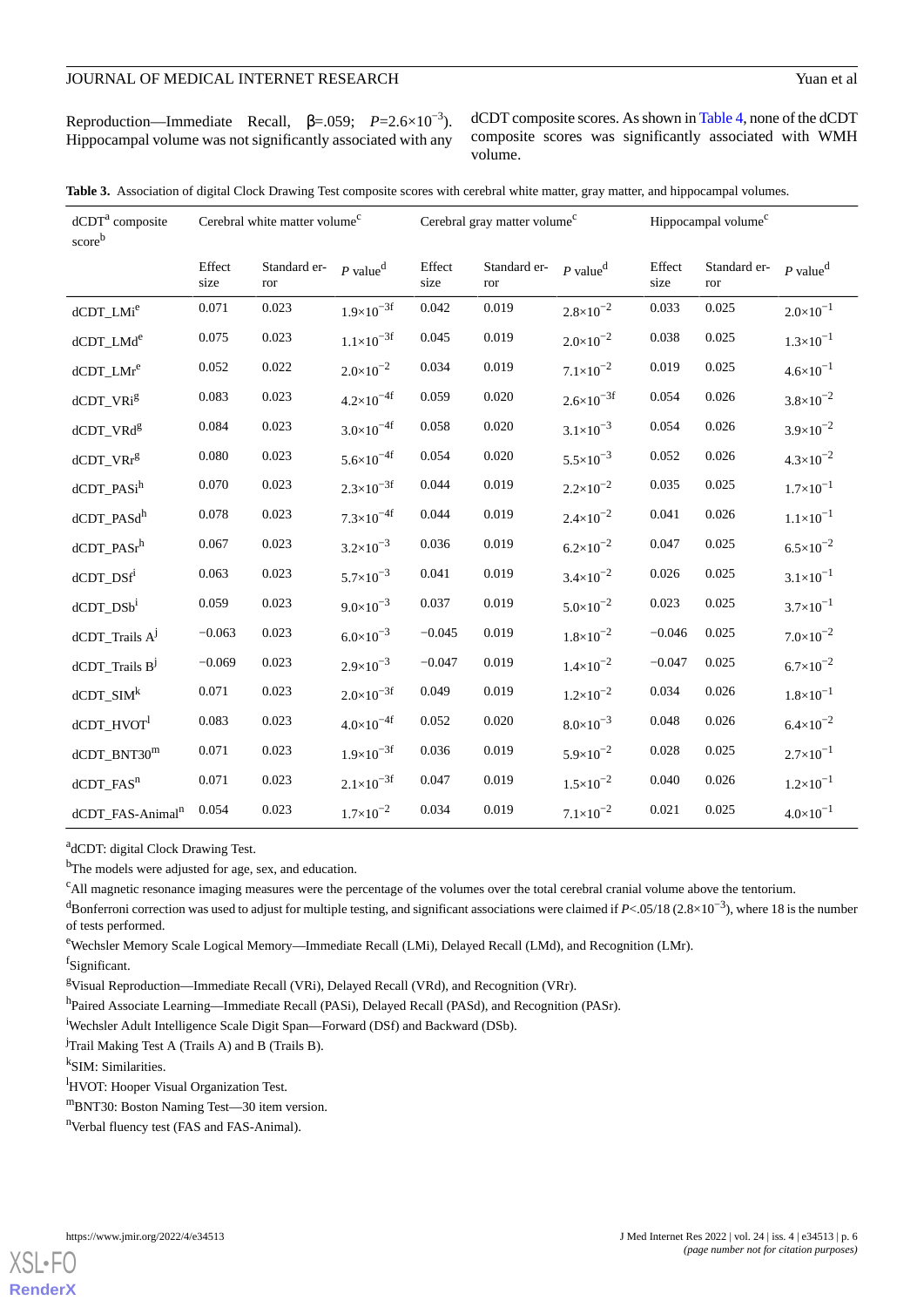<span id="page-6-0"></span>**Table 4.** Association between digital Clock Drawing Test composite scores and white matter hyperintensity volume.

| dCDT <sup>a</sup> composite score <sup>b</sup> | White matter hyperintensity volume <sup>c</sup> |                | White matter hyperintensity-Large <sup>d</sup> |             |                |                        |
|------------------------------------------------|-------------------------------------------------|----------------|------------------------------------------------|-------------|----------------|------------------------|
|                                                | Effect size                                     | Standard error | $P$ value <sup>e</sup>                         | Effect size | Standard error | $P$ value <sup>e</sup> |
| dCDT_LMi <sup>f</sup>                          | 0.040                                           | 0.018          | $3.0 \times 10^{-2}$                           | $-0.120$    | 0.073          | $1.1 \times 10^{-1}$   |
| $dCDT\_LMdf$                                   | $-0.041$                                        | 0.018          | $2.5 \times 10^{-2}$                           | $-0.130$    | 0.073          | $8.2 \times 10^{-2}$   |
| dCDT_LMr <sup>f</sup>                          | $-0.035$                                        | 0.018          | $5.0 \times 10^{-2}$                           | $-0.110$    | 0.071          | $1.3 \times 10^{-1}$   |
| dCDT_VRig                                      | $-0.042$                                        | 0.019          | $2.3 \times 10^{-2}$                           | $-0.150$    | 0.074          | $3.7 \times 10^{-2}$   |
| dCDT_VRdg                                      | $-0.043$                                        | 0.019          | $2.0 \times 10^{-2}$                           | $-0.150$    | 0.074          | $3.7 \times 10^{-2}$   |
| $dCDT_VRr^g$                                   | $-0.043$                                        | 0.019          | $2.2 \times 10^{-2}$                           | $-0.160$    | 0.074          | $2.9 \times 10^{-2}$   |
| dCDT_PASi <sup>h</sup>                         | $-0.036$                                        | 0.018          | $5.0 \times 10^{-2}$                           | $-0.100$    | 0.073          | $1.5 \times 10^{-1}$   |
| dCDT_PASdh                                     | $-0.040$                                        | 0.018          | $3.0 \times 10^{-2}$                           | $-0.130$    | 0.073          | $8.0 \times 10^{-2}$   |
| dCDT_PASr <sup>h</sup>                         | $-0.020$                                        | 0.018          | $2.7 \times 10^{-1}$                           | $-0.035$    | 0.073          | $6.3 \times 10^{-1}$   |
| $dCDT$ _ $DSfd$                                | $-0.042$                                        | 0.018          | $2.2 \times 10^{-2}$                           | $-0.160$    | 0.072          | $3.0 \times 10^{-2}$   |
| $dCDT$ _ $DSbi$                                | $-0.036$                                        | 0.018          | $4.7 \times 10^{-2}$                           | $-0.100$    | 0.072          | $1.5 \times 10^{-1}$   |
| dCDT_Trails AJ                                 | 0.037                                           | 0.018          | $4.4 \times 10^{-2}$                           | 0.160       | 0.073          | $3.1 \times 10^{-2}$   |
| $dCDT$ _Trails $B^j$                           | 0.039                                           | 0.018          | $3.4 \times 10^{-2}$                           | 0.150       | 0.074          | $3.6 \times 10^{-2}$   |
| $dCDT\_SIMk$                                   | $-0.039$                                        | 0.018          | $3.5 \times 10^{-2}$                           | $-0.130$    | 0.073          | $6.6 \times 10^{-2}$   |
| dCDT_HVOT                                      | $-0.040$                                        | 0.019          | $3.4 \times 10^{-2}$                           | $-0.140$    | 0.074          | $5.7 \times 10^{-2}$   |
| $dCDT\_BNT30m$                                 | $-0.037$                                        | 0.018          | $4.5 \times 10^{-2}$                           | $-0.120$    | 0.073          | $9.8 \times 10^{-2}$   |
| dCDT_FAS <sup>n</sup>                          | $-0.041$                                        | 0.018          | $2.5 \times 10^{-2}$                           | $-0.160$    | 0.074          | $3.2 \times 10^{-2}$   |
| dCDT_FAS-Animal <sup>n</sup>                   | $-0.035$                                        | 0.018          | $4.8 \times 10^{-2}$                           | $-0.110$    | 0.071          | $1.3 \times 10^{-1}$   |

adCDT: digital Clock Drawing Test.

<sup>b</sup>The models were adjusted for age, sex, and education.

<sup>c</sup>The white matter hyperintensity volume was the percentage over the total cerebral cranial volume above the tentorium and was log transformed.

<sup>d</sup>The large white matter hyperintensity volume was defined as that more than one standard deviation higher than the age-specific mean value.

<sup>e</sup>Bonferroni correction was used to adjust for multiple testing, and significant associations were claimed if *P*<.05/18 (2.8×10<sup>-3</sup>), where 18 is the number of tests performed.

<sup>f</sup>Wechsler Memory Scale Logical Memory—Immediate Recall (LMi), Delayed Recall (LMd), and Recognition (LMr).

 $gV$ isual Reproduction—Immediate Recall (VRi), Delayed Recall (VRd), and Recognition (VRr).

<sup>h</sup>Paired Associate Learning—Immediate Recall (PASi), Delayed Recall (PASd), and Recognition (PASr).

<sup>i</sup>Wechsler Adult Intelligence Scale Digit Span—Forward (DSf) and Backward (DSb).

<sup>j</sup>Trail Making Test A (Trails A) and B (Trails B).

k SIM: Similarities.

<sup>1</sup>HVOT: Hooper Visual Organization Test.

<sup>m</sup>BNT30: Boston Naming Test—30 item version.

<sup>n</sup>Verbal fluency test (FAS and FAS-Animal).

Further detailed analysis for cortical gray matter and specific brain areas (frontal, parietal, temporal, and occipital cortical gray matter volumes) is shown in [Multimedia Appendix 2.](#page-9-8) We found that cortical gray matter volume was associated with visual memory composite scores (*P*=1.4×10−3 for dCDT\_Visual Reproduction—Immediate Recall and  $1.7\times10^{-3}$ for dCDT\_Visual Reproduction—Delayed Recall), which was consistent with the results for cerebral gray matter volume shown in [Table 3.](#page-5-0) For specific cortical regions, parietal and

temporal cortical gray matter volumes were associated with dCDT composite scores, whereas no association was found for frontal and occipital cortical gray matter volumes. The results remained largely the same after additionally adjusting for vascular risk factors [\(Multimedia Appendix 3](#page-9-9), [Multimedia](#page-9-10) [Appendix 4](#page-9-10), [Multimedia Appendix 5](#page-9-11), and [Multimedia Appendix](#page-9-12) [6\)](#page-9-12).

We also examined the associations between individual dCDT features and MRI measures. Among the 105 dCDT features, 17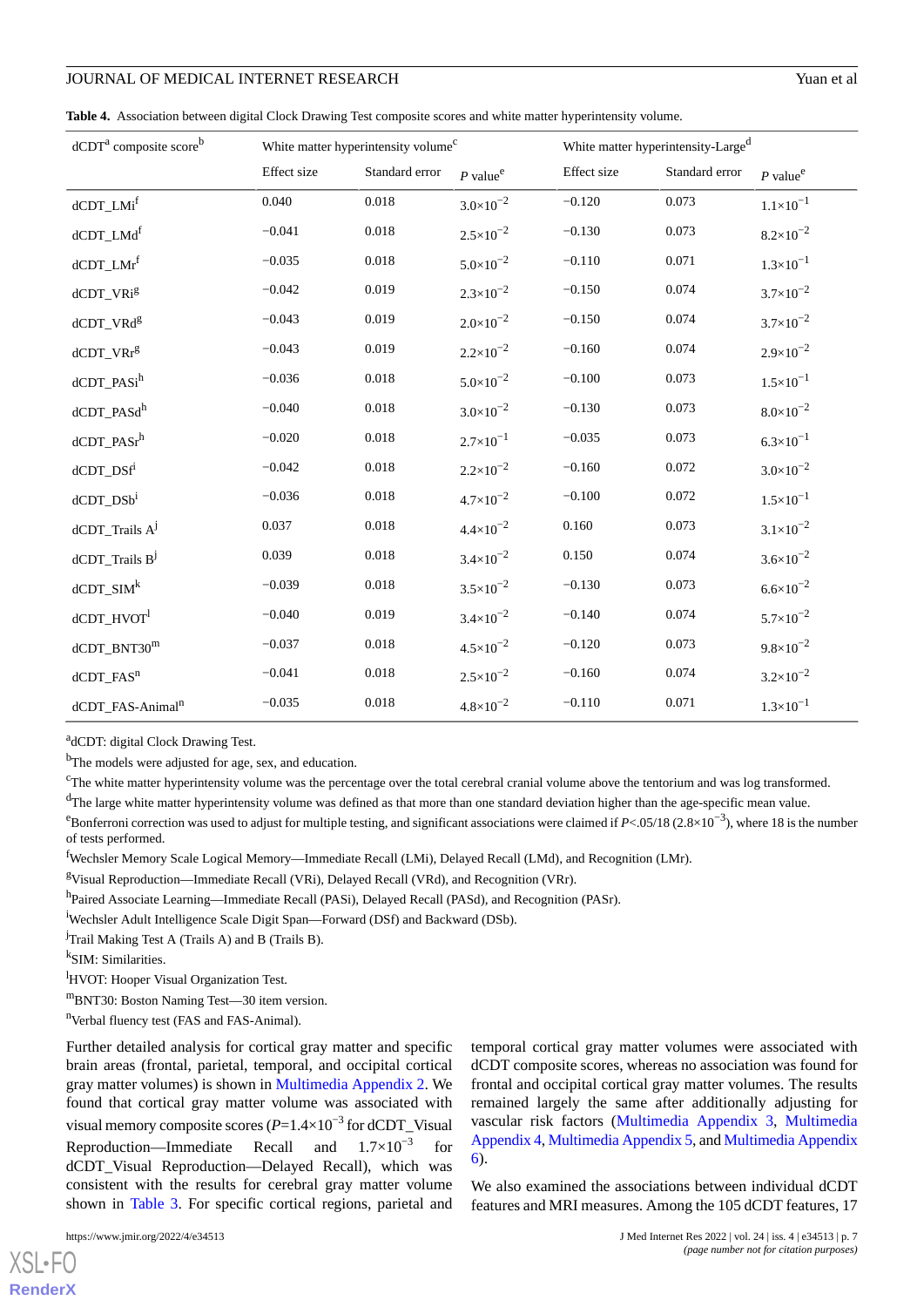of them were significantly associated with TCBV. However, only 2 features were associated with cerebral white matter volume and 4 features were associated with cerebral gray matter volume ([Multimedia Appendix 7\)](#page-9-13). The scattered associations suggest that, rather than individual features, the composite scores can better characterize the combinatory effects of multiple features.

We then built 4 classification models of MCI for participants over 65 years old, each with a different set of predictors. As shown in [Figure 1](#page-7-0), the AUCs were 0.755, 0.840, 0.859, and 0.897 for Models 1-4, respectively. Model 4 that incorporated traditional risk factors (age, sex, and education), MRI measures, and dCDT composite scores showed superior performance compared with models consisting of solely MRI or dCDT composite scores with traditional risk factors (Models 1-3).

<span id="page-7-0"></span>Figure 1. Performance of classification models to distinguish mild cognitive impairment from normal cognition. AUC: area under the curve.



## *Discussion*

In this study, we investigated the potential of the dCDT as a cognitive assessment tool by studying the association of dCDT features with brain MRI structural measures in more than 1600 participants. We observed significant associations between dCDT composite scores and multiple MRI measures, including TCBV, cerebral white matter volume, and cerebral gray matter

volume. However, no association was observed between dCDT composite scores and hippocampal volume or WMH volume. The combination of dCDT composite scores with MRI measures and clinical risk factors reached an AUC of 0.897 to distinguish MCI from normal cognition. Given that standard NP tests are time burdensome and labor intensive, the dCDT might be used as an alternative tool to screen for MCI in a large population [[12,](#page-10-2)[13,](#page-10-1)[41](#page-11-6)[,42](#page-11-7)].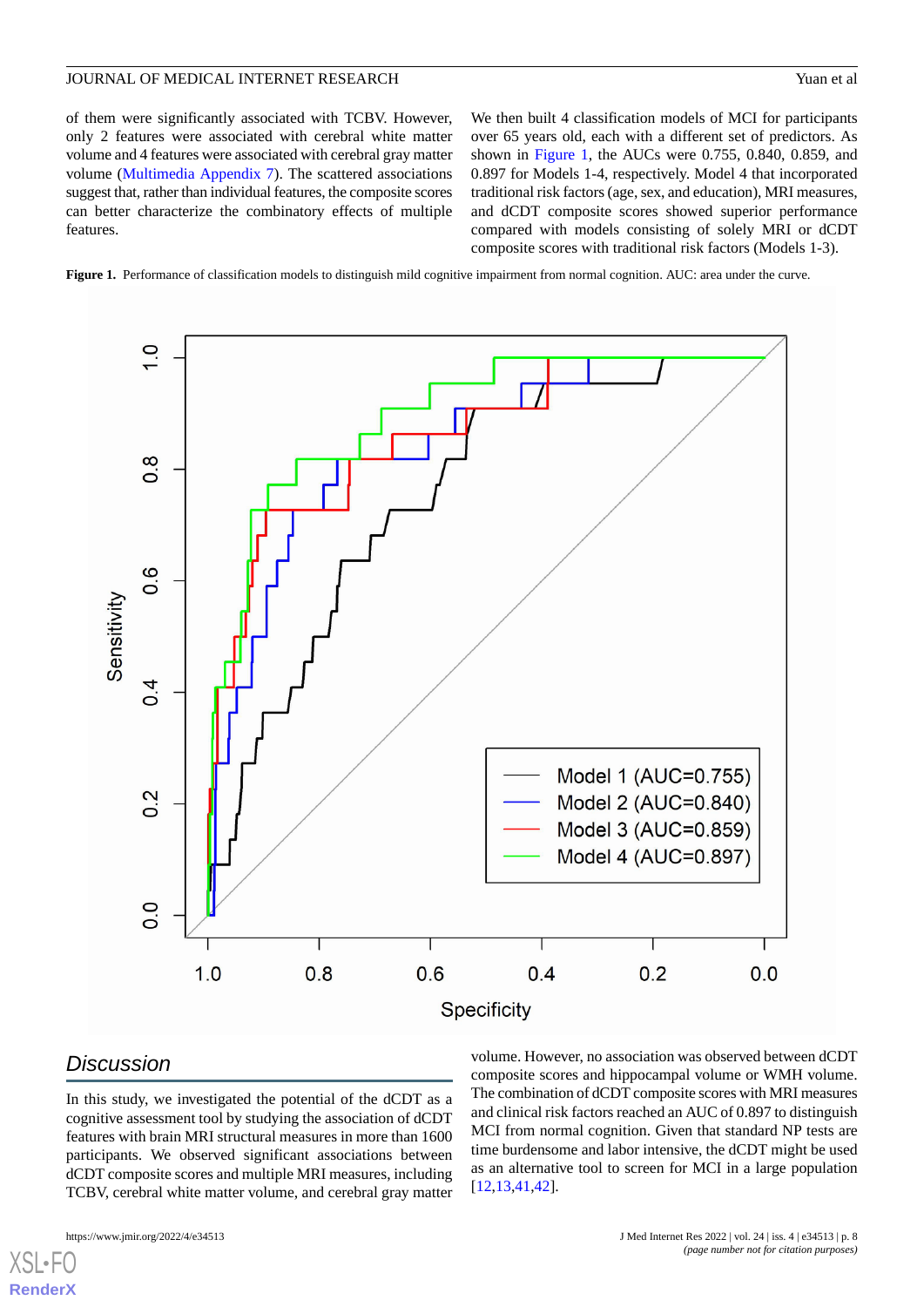A previous study found that a smaller TCBV was associated with worse performance in Visual Reproduction—Immediate Recall, Visual Reproduction—Delayed Recall, Visual Reproduction—Recognition, the Trail Making Test A and B, and the Hooper Visual Organization Test [[16\]](#page-10-5). Notably, this study found that global cerebrum atrophy was associated with several dCDT measures, suggesting a more extensive deficit in multiple cognitive domains, which might be used as an indicator of general "brain health." Interestingly, dCDT performance tended to be better correlated with cerebral white matter volume, and parietal and temporal cortical gray matter volumes, suggesting that they may be the primary neuroanatomical basis for cognitive processes in the dCDT. While the cerebral cortex has long been considered as the major neuroanatomical basis of cognitive function, white matter is increasingly recognized as equally critical for cognition [[43](#page-11-8)[-45](#page-11-9)]. Cerebral white matter contains neural fibers that are the extensions of neurons into subcortical regions [[46\]](#page-11-10). The neural network composed of cortical neurons and subcortical neural fibers is essential to maintain normal neural signal transmission and functional connectivity for cognitive processing [[46\]](#page-11-10). Nonetheless, although there was a significant association between the dCDT and cerebral white matter volume, we did not find an association between dCDT performance and WMH volume. One possible reason is the exclusion of dementia patients in our sample, who generally have a larger WMH volume compared to that in individuals with normal cognition or MCI. Another reason may be that the dCDT performance was more closely associated with white matter atrophy rather than localized white matter injuries.

Several limitations of our study, however, merit consideration. First, the cross-sectional design could not reveal a temporal relationship between dCDT features and MRI measures. Future longitudinal analysis will investigate whether dCDT features could serve as early cognitive markers for predicting incident brain structural changes or incident MCI or dementia. Second, only a moderate number of MCI cases were observed in this study, and the number of dementia cases was too small to study. The diagnostic value of the dCDT could be further validated when more incident cases are observed during longer follow-up periods in the FHS. In addition, besides the Harvard Aging Brain Study, future studies with larger sample sizes of MCI and early Alzheimer dementia in more diverse populations (population-based or hospital-based samples) are warranted to further test the diagnostic performance before extensive application of the dCDT as a substitute for classic NP tests in classification and selection criteria for clinical research and clinical trials. Third, standard NP test performance was used during the dementia diagnosis review process, whereas dCDT composite scores were built from standard NP tests. However, dCDT performance was not directly used during the review process. Finally, yet importantly, FHS participants were mostly non-Hispanic White and native English speakers. Therefore, the generalizability of our findings to other ethnic populations is unknown.

Aside from these limitations, our study had several strengths. This is the first study to investigate the association between dCDT features and MRI measures in a population-based evaluation. All the NP tests and MRI measures were collected consistently with rigorous quality control. The MCI diagnosis was made by an experienced review panel, which capitalized on all available relevant data sources for consistent diagnosis. Further, given the current relatively widespread use of the paper-pencil clock drawing test as a cognitive screening tool in clinical practice, results from this study do support the potential use of a digital version in place of the paper-pencil version. This application may be of particular use in clinical settings where neuropsychological and neurological expertise is unavailable.

In summary, we assessed the psychometric characteristics of the dCDT with brain volume measures by MRI. In combination with age, sex, education, and MRI measures, the dCDT improved the classification performance of MCI similar to standard NP tests. Our results suggest that the dCDT may be used as a cost-effective and easy-to-administer tool by general practitioners to assess subtle cognitive changes occurring in MCI or early dementia stages and in underdeveloped countries or regions where medical resources are limited.

## **Acknowledgments**

We thank the Framingham Heart Study participants for their decades of dedication and the staff for their hard work in collecting and preparing the data. This work was supported by the Framingham Heart Study's National Heart, Lung, and Blood Institute contract (N01-HC-25195; HHSN268201500001I), and National Institutes of Health grants from the National Institute on Aging (AG008122, AG016495, AG033040, AG054156, AG049810, AG062109, and U01AG068221) and Pfizer. This work was also supported by the Alzheimer's Association Grant (AARG-NTF-20-643020) and American Heart Association Grant (20SFRN35360180). Support for JY was provided by the Chinese Academy of Medical Sciences Innovation Fund for Medical Sciences (2016I2M1004). The views expressed in this manuscript are those of the authors and do not necessarily represent the views of the National Institutes of Health or the US Department of Health and Human Services.

## **Authors' Contributions**

Concept and design: HL, RA, and JY; Acquisition, analysis, or interpretation of data: HL, RA, JY, CK, AFAA, SD, and SA; Drafting of the manuscript: JY and HL; Statistical analysis: HL; Administrative, technical, or material support: AA; Supervision: HL and RA. All authors critically revised the manuscript for important intellectual content.

## **Conflicts of Interest**

RA is a scientific advisor at Signant Health and a consultant at Biogen. There is no declaration from the other authors.

 $XS$ -FO **[RenderX](http://www.renderx.com/)**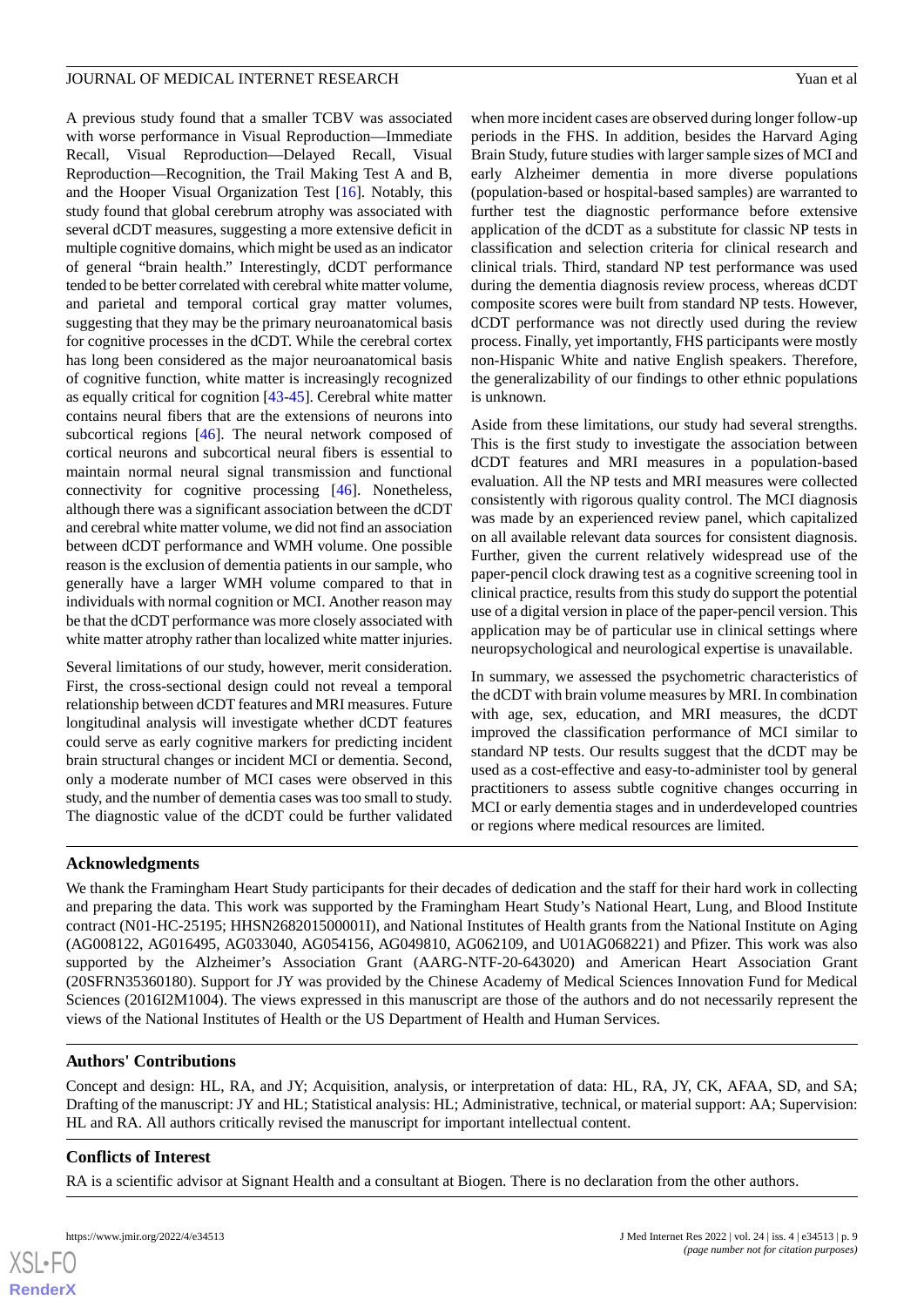## <span id="page-9-7"></span>**Multimedia Appendix 1**

Raw feature names and descriptions. [[DOCX File , 29 KB](https://jmir.org/api/download?alt_name=jmir_v24i4e34513_app1.docx&filename=10ce638a681082af8e05c2854ce57199.docx)-[Multimedia Appendix 1\]](https://jmir.org/api/download?alt_name=jmir_v24i4e34513_app1.docx&filename=10ce638a681082af8e05c2854ce57199.docx)

## <span id="page-9-8"></span>**Multimedia Appendix 2**

Association between digital Clock Drawing Test composite scores and cortical gray matter volumes. [[DOCX File , 38 KB](https://jmir.org/api/download?alt_name=jmir_v24i4e34513_app2.docx&filename=b5c728258d02bfce3c129737ee984e2f.docx)-[Multimedia Appendix 2\]](https://jmir.org/api/download?alt_name=jmir_v24i4e34513_app2.docx&filename=b5c728258d02bfce3c129737ee984e2f.docx)

## <span id="page-9-9"></span>**Multimedia Appendix 3**

Association between digital Clock Drawing Test composite scores and total cerebral brain volume after additionally adjusting for vascular risk factors. [[DOCX File , 18 KB](https://jmir.org/api/download?alt_name=jmir_v24i4e34513_app3.docx&filename=2f1bda177e20cd7c64c38915451a6c51.docx)-[Multimedia Appendix 3\]](https://jmir.org/api/download?alt_name=jmir_v24i4e34513_app3.docx&filename=2f1bda177e20cd7c64c38915451a6c51.docx)

<span id="page-9-10"></span>**Multimedia Appendix 4**

<span id="page-9-11"></span>Association of digital Clock Drawing Test composite scores with cerebral white matter, gray matter, and hippocampal volumes after additionally adjusting for vascular risk factors. [[DOCX File , 21 KB](https://jmir.org/api/download?alt_name=jmir_v24i4e34513_app4.docx&filename=4b47fe5df2e541581693cab447ca78b0.docx)-[Multimedia Appendix 4\]](https://jmir.org/api/download?alt_name=jmir_v24i4e34513_app4.docx&filename=4b47fe5df2e541581693cab447ca78b0.docx)

## **Multimedia Appendix 5**

Association between digital Clock Drawing Test composite scores and white matter hyperintensity volume after additionally adjusting for vascular risk factors.

<span id="page-9-12"></span>[[DOCX File , 19 KB](https://jmir.org/api/download?alt_name=jmir_v24i4e34513_app5.docx&filename=5a6452d3c50841920a9b73067f5ebfd0.docx)-[Multimedia Appendix 5\]](https://jmir.org/api/download?alt_name=jmir_v24i4e34513_app5.docx&filename=5a6452d3c50841920a9b73067f5ebfd0.docx)

## **Multimedia Appendix 6**

<span id="page-9-13"></span>Association between digital Clock Drawing Test composite scores and cortical gray matter after additionally adjusting for vascular risk factors.

[[DOCX File , 24 KB](https://jmir.org/api/download?alt_name=jmir_v24i4e34513_app6.docx&filename=3c91d65487a666d1c17caf9501978a9d.docx)-[Multimedia Appendix 6\]](https://jmir.org/api/download?alt_name=jmir_v24i4e34513_app6.docx&filename=3c91d65487a666d1c17caf9501978a9d.docx)

## **Multimedia Appendix 7**

<span id="page-9-0"></span>Association between individual digital Clock Drawing Test features and magnetic resonance imaging measures. [[DOCX File , 212 KB-Multimedia Appendix 7\]](https://jmir.org/api/download?alt_name=jmir_v24i4e34513_app7.docx&filename=176710b830e4683957153312c12a8dfe.docx)

## <span id="page-9-1"></span>**References**

- <span id="page-9-3"></span>1. Ahmed S, Brennan L, Eppig J, Price CC, Lamar M, Delano-Wood L, et al. Visuoconstructional Impairment in Subtypes of Mild Cognitive Impairment. Appl Neuropsychol Adult 2016 Mar;23(1):43-52 [\[FREE Full text\]](http://europepmc.org/abstract/MED/26397732) [doi: [10.1080/23279095.2014.1003067\]](http://dx.doi.org/10.1080/23279095.2014.1003067) [Medline: [26397732\]](http://www.ncbi.nlm.nih.gov/entrez/query.fcgi?cmd=Retrieve&db=PubMed&list_uids=26397732&dopt=Abstract)
- <span id="page-9-2"></span>2. Cosentino S, Jefferson A, Chute DL, Kaplan E, Libon DJ. Clock drawing errors in dementia: neuropsychological and neuroanatomical considerations. Cogn Behav Neurol 2004 Jun;17(2):74-84. [doi: [10.1097/01.wnn.0000119564.08162.46](http://dx.doi.org/10.1097/01.wnn.0000119564.08162.46)] [Medline: [15453515](http://www.ncbi.nlm.nih.gov/entrez/query.fcgi?cmd=Retrieve&db=PubMed&list_uids=15453515&dopt=Abstract)]
- <span id="page-9-4"></span>3. Libon DJ, Malamut BL, Swenson R, Sands LP, Cloud BS. Further analyses of clock drawings among demented and nondemented older subjects. Arch Clin Neuropsychol 1996;11(3):193-205. [Medline: [14588923\]](http://www.ncbi.nlm.nih.gov/entrez/query.fcgi?cmd=Retrieve&db=PubMed&list_uids=14588923&dopt=Abstract)
- <span id="page-9-5"></span>4. Agrell B, Dehlin O. The clock-drawing test. Age Ageing 1998;27(3):399-403. [doi: [10.1093/ageing/27.3.399\]](http://dx.doi.org/10.1093/ageing/27.3.399)
- 5. Pinto E, Peters R. Literature review of the Clock Drawing Test as a tool for cognitive screening. Dement Geriatr Cogn Disord 2009 Feb 19;27(3):201-213 [[FREE Full text](https://www.karger.com?DOI=10.1159/000203344)] [doi: [10.1159/000203344](http://dx.doi.org/10.1159/000203344)] [Medline: [19225234](http://www.ncbi.nlm.nih.gov/entrez/query.fcgi?cmd=Retrieve&db=PubMed&list_uids=19225234&dopt=Abstract)]
- <span id="page-9-6"></span>6. Libon D, Swenson R, Barnoski E, Sands L. Clock drawing as an assessment tool for dementia. Archives of Clinical Neuropsychology 1993 Sep;8(5):405-415. [doi: [10.1016/0887-6177\(93\)90004-k](http://dx.doi.org/10.1016/0887-6177(93)90004-k)]
- 7. Supasitthumrong T, Herrmann N, Tunvirachaisakul C, Shulman K. Clock drawing and neuroanatomical correlates: A systematic review. Int J Geriatr Psychiatry 2019 Feb;34(2):223-232. [doi: [10.1002/gps.5013\]](http://dx.doi.org/10.1002/gps.5013) [Medline: [30370637\]](http://www.ncbi.nlm.nih.gov/entrez/query.fcgi?cmd=Retrieve&db=PubMed&list_uids=30370637&dopt=Abstract)
- 8. Matsuoka T, Narumoto J, Shibata K, Okamura A, Nakamura K, Nakamae T, et al. Neural correlates of performance on the different scoring systems of the clock drawing test. Neurosci Lett 2011 Jan 10;487(3):421-425. [doi: [10.1016/j.neulet.2010.10.069](http://dx.doi.org/10.1016/j.neulet.2010.10.069)] [Medline: [21055445\]](http://www.ncbi.nlm.nih.gov/entrez/query.fcgi?cmd=Retrieve&db=PubMed&list_uids=21055445&dopt=Abstract)
- 9. Thomann PA, Toro P, Dos Santos V, Essig M, Schröder J. Clock drawing performance and brain morphology in mild cognitive impairment and Alzheimer's disease. Brain Cogn 2008 Jun;67(1):88-93. [doi: [10.1016/j.bandc.2007.11.008\]](http://dx.doi.org/10.1016/j.bandc.2007.11.008) [Medline: [18215449](http://www.ncbi.nlm.nih.gov/entrez/query.fcgi?cmd=Retrieve&db=PubMed&list_uids=18215449&dopt=Abstract)]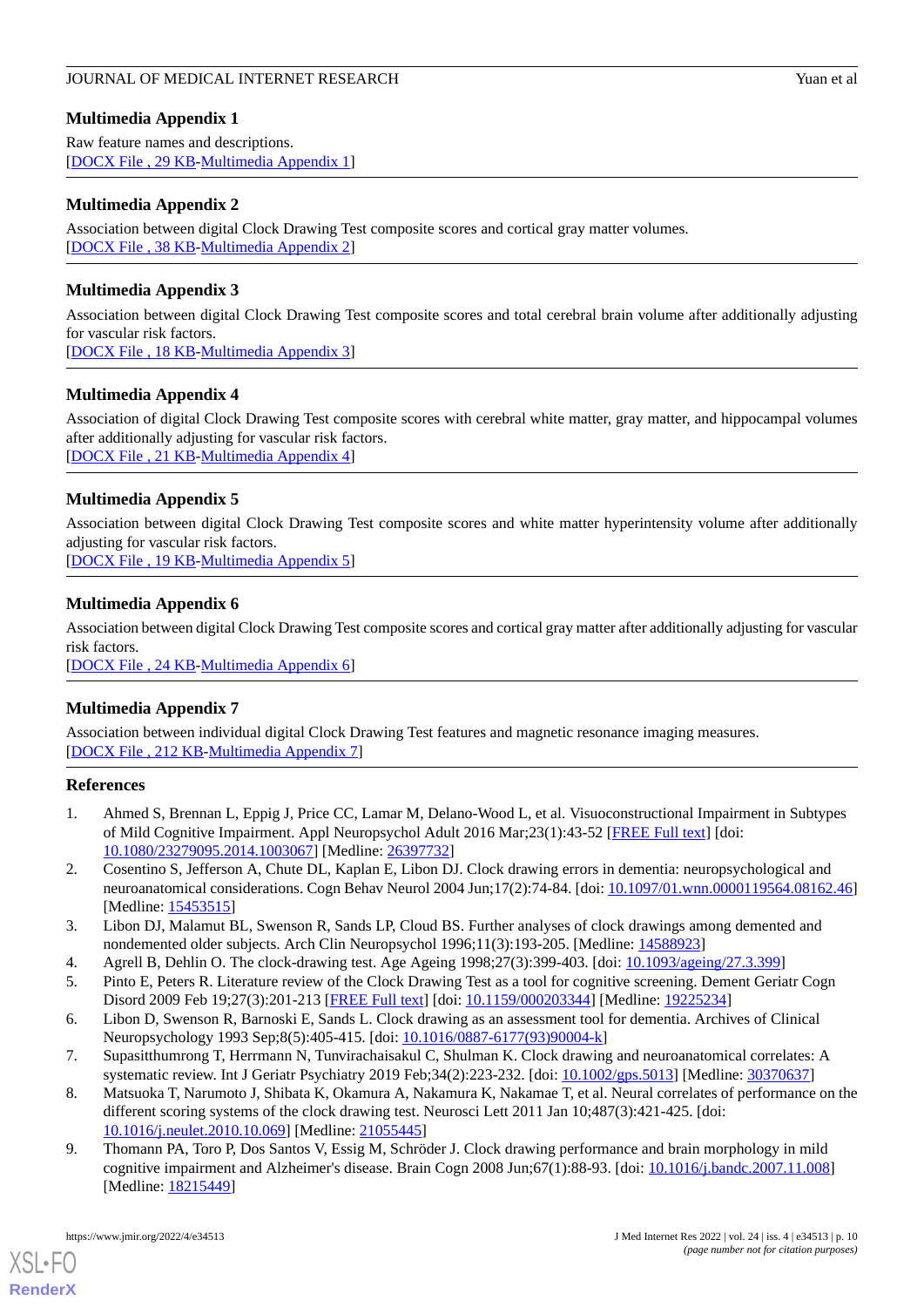#### JOURNAL OF MEDICAL INTERNET RESEARCH Yuan et al. Yuan et al.

- <span id="page-10-0"></span>10. Davis R, Penney D, Pittman D, Libon D, Swenson R, Kaplan E. The Digital Clock Drawing Test (dCDT) - I: Development of a new computerized quantitative system. 2011 Presented at: 39th Annual Meeting of the International Neuropsychological Society; February 2-5, 2011; Boston, MA URL: [http://rationale.csail.mit.edu/clocksketch/Publications/INS2011-dCDTI.](http://rationale.csail.mit.edu/clocksketch/Publications/INS2011-dCDTI.pdf) [pdf](http://rationale.csail.mit.edu/clocksketch/Publications/INS2011-dCDTI.pdf)
- 11. Penney D, Davis R, Libon D, Lamar M, Price C, Swenson R, et al. The Digital Clock Drawing Test (dCDT) II: A new computerized quantitative system. 2011 Presented at: 39th Annual Meeting of the International Neuropsychological Society; February 2-5, 2011; Boston, MA URL: <http://rationale.csail.mit.edu/clocksketch/Publications/INS2011-dCDTII.pdf>
- <span id="page-10-2"></span><span id="page-10-1"></span>12. Davis R, Libon D, Au R, Pitman D, Penney D. THink: Inferring Cognitive Status from Subtle Behaviors. AIMag 2015 Sep 28;36(3):49-60. [doi: [10.1609/aimag.v36i3.2602\]](http://dx.doi.org/10.1609/aimag.v36i3.2602)
- <span id="page-10-3"></span>13. Souillard-Mandar W, Davis R, Rudin C, Au R, Libon DJ, Swenson R, et al. Learning Classification Models of Cognitive Conditions from Subtle Behaviors in the Digital Clock Drawing Test. Mach Learn 2016 Mar;102(3):393-441 [[FREE Full](http://europepmc.org/abstract/MED/27057085) [text](http://europepmc.org/abstract/MED/27057085)] [doi: [10.1007/s10994-015-5529-5\]](http://dx.doi.org/10.1007/s10994-015-5529-5) [Medline: [27057085](http://www.ncbi.nlm.nih.gov/entrez/query.fcgi?cmd=Retrieve&db=PubMed&list_uids=27057085&dopt=Abstract)]
- <span id="page-10-4"></span>14. Rentz DM, Papp KV, Mayblyum DV, Sanchez JS, Klein H, Souillard-Mandar W, et al. Association of Digital Clock Drawing With PET Amyloid and Tau Pathology in Normal Older Adults. Neurology 2021 Apr 06;96(14):e1844-e1854 [[FREE Full text](http://europepmc.org/abstract/MED/33589537)] [doi: [10.1212/WNL.0000000000011697](http://dx.doi.org/10.1212/WNL.0000000000011697)] [Medline: [33589537\]](http://www.ncbi.nlm.nih.gov/entrez/query.fcgi?cmd=Retrieve&db=PubMed&list_uids=33589537&dopt=Abstract)
- <span id="page-10-5"></span>15. Yuan J, Libon DJ, Karjadi C, Ang AFA, Devine S, Auerbach SH, et al. Association Between the Digital Clock Drawing Test and Neuropsychological Test Performance: Large Community-Based Prospective Cohort (Framingham Heart Study). J Med Internet Res 2021 Jun 08;23(6):e27407 [\[FREE Full text\]](https://www.jmir.org/2021/6/e27407/) [doi: [10.2196/27407](http://dx.doi.org/10.2196/27407)] [Medline: [34100766\]](http://www.ncbi.nlm.nih.gov/entrez/query.fcgi?cmd=Retrieve&db=PubMed&list_uids=34100766&dopt=Abstract)
- 16. Seshadri S, Wolf PA, Beiser A, Elias MF, Au R, Kase CS, et al. Stroke risk profile, brain volume, and cognitive function: the Framingham Offspring Study. Neurology 2004 Nov 09;63(9):1591-1599. [doi: [10.1212/01.wnl.0000142968.22691.70](http://dx.doi.org/10.1212/01.wnl.0000142968.22691.70)] [Medline: [15534241](http://www.ncbi.nlm.nih.gov/entrez/query.fcgi?cmd=Retrieve&db=PubMed&list_uids=15534241&dopt=Abstract)]
- 17. Debette S, Seshadri S, Beiser A, Au R, Himali JJ, Palumbo C, et al. Midlife vascular risk factor exposure accelerates structural brain aging and cognitive decline. Neurology 2011 Aug 02;77(5):461-468 [[FREE Full text\]](http://europepmc.org/abstract/MED/21810696) [doi: [10.1212/WNL.0b013e318227b227](http://dx.doi.org/10.1212/WNL.0b013e318227b227)] [Medline: [21810696](http://www.ncbi.nlm.nih.gov/entrez/query.fcgi?cmd=Retrieve&db=PubMed&list_uids=21810696&dopt=Abstract)]
- 18. Libon DJ, Preis SR, Beiser AS, Devine S, Seshadri S, Wolf PA, et al. Verbal memory and brain aging: an exploratory analysis of the role of error responses in the Framingham Study. Am J Alzheimers Dis Other Demen 2015 Sep;30(6):622-628 [[FREE Full text](https://journals.sagepub.com/doi/10.1177/1533317515577184?url_ver=Z39.88-2003&rfr_id=ori:rid:crossref.org&rfr_dat=cr_pub%3dpubmed)] [doi: [10.1177/1533317515577184\]](http://dx.doi.org/10.1177/1533317515577184) [Medline: [25788434](http://www.ncbi.nlm.nih.gov/entrez/query.fcgi?cmd=Retrieve&db=PubMed&list_uids=25788434&dopt=Abstract)]
- <span id="page-10-6"></span>19. Fletcher E, Raman M, Huebner P, Liu A, Mungas D, Carmichael O, et al. Loss of fornix white matter volume as a predictor of cognitive impairment in cognitively normal elderly individuals. JAMA Neurol 2013 Nov 01;70(11):1389-1395 [[FREE](http://europepmc.org/abstract/MED/24018960) [Full text\]](http://europepmc.org/abstract/MED/24018960) [doi: [10.1001/jamaneurol.2013.3263](http://dx.doi.org/10.1001/jamaneurol.2013.3263)] [Medline: [24018960](http://www.ncbi.nlm.nih.gov/entrez/query.fcgi?cmd=Retrieve&db=PubMed&list_uids=24018960&dopt=Abstract)]
- <span id="page-10-7"></span>20. Hugenschmidt CE, Peiffer AM, Kraft RA, Casanova R, Deibler AR, Burdette JH, et al. Relating imaging indices of white matter integrity and volume in healthy older adults. Cereb Cortex 2008 Feb;18(2):433-442. [doi: [10.1093/cercor/bhm080](http://dx.doi.org/10.1093/cercor/bhm080)] [Medline: [17575289](http://www.ncbi.nlm.nih.gov/entrez/query.fcgi?cmd=Retrieve&db=PubMed&list_uids=17575289&dopt=Abstract)]
- <span id="page-10-8"></span>21. Mahmood SS, Levy D, Vasan RS, Wang TJ. The Framingham Heart Study and the epidemiology of cardiovascular disease: a historical perspective. The Lancet 2014 Mar 15;383(9921):999-1008 [\[FREE Full text](http://europepmc.org/abstract/MED/24084292)] [doi: [10.1016/S0140-6736\(13\)61752-3\]](http://dx.doi.org/10.1016/S0140-6736(13)61752-3) [Medline: [24084292](http://www.ncbi.nlm.nih.gov/entrez/query.fcgi?cmd=Retrieve&db=PubMed&list_uids=24084292&dopt=Abstract)]
- <span id="page-10-9"></span>22. Tsao CW, Vasan RS. Cohort Profile: The Framingham Heart Study (FHS): overview of milestones in cardiovascular epidemiology. Int J Epidemiol 2015 Dec; 44(6): 1800-1813 [\[FREE Full text\]](http://europepmc.org/abstract/MED/26705418) [doi: [10.1093/ije/dyv337](http://dx.doi.org/10.1093/ije/dyv337)] [Medline: [26705418](http://www.ncbi.nlm.nih.gov/entrez/query.fcgi?cmd=Retrieve&db=PubMed&list_uids=26705418&dopt=Abstract)]
- <span id="page-10-10"></span>23. Wolf PA. Contributions of the Framingham Heart Study to stroke and dementia epidemiologic research at 60 years. Arch Neurol 2012 May;69(5):567-571 [\[FREE Full text](http://europepmc.org/abstract/MED/22213410)] [doi: [10.1001/archneurol.2011.977\]](http://dx.doi.org/10.1001/archneurol.2011.977) [Medline: [22213410\]](http://www.ncbi.nlm.nih.gov/entrez/query.fcgi?cmd=Retrieve&db=PubMed&list_uids=22213410&dopt=Abstract)
- <span id="page-10-12"></span><span id="page-10-11"></span>24. For Researchers. The Framingham Heart Study. URL:<https://framinghamheartstudy.org/fhs-for-researchers/> [accessed 2022-04-02]
- <span id="page-10-14"></span><span id="page-10-13"></span>25. Au R, Seshadri S, Wolf PA, Elias MF, Elias PK, Sullivan L, et al. New norms for a new generation: cognitive performance in the framingham offspring cohort. Exp Aging Res 2004 Oct;30(4):333-358. [doi: [10.1080/03610730490484380\]](http://dx.doi.org/10.1080/03610730490484380) [Medline: [15371099](http://www.ncbi.nlm.nih.gov/entrez/query.fcgi?cmd=Retrieve&db=PubMed&list_uids=15371099&dopt=Abstract)]
- <span id="page-10-16"></span><span id="page-10-15"></span>26. Wechsler D, Stone C. Wechsler Memory Scale (WMS). New York, NY: The Psychological Corporation; 1948.
- <span id="page-10-17"></span>27. Wechsler D. Wechsler Adult Intelligence Scale (WAIS). New York, NY: The Psychological Corporation; 1955.
- <span id="page-10-18"></span>28. Kaplan E, Goodglass H, Weintraub S, Segal O. Boston Naming Test. Philadephia, PA: Lea & Febiger; 1983.
- 29. Reitan RM. Validity of the Trail Making Test as an indicator of organic brain damage. PMS 1958 Dec;8(7):271. [doi: [10.2466/pms.8.7.271-276](http://dx.doi.org/10.2466/pms.8.7.271-276)]
- <span id="page-10-19"></span>30. Hooper H. The Hooper Visual Organization Test: Manual. Los Angeles, CA: Western Psychological Service; 1958.
- 31. Benton A, Hamsher K, Sivan A. Multilingual Aphasia Examination. Iowa City, IA: University of Iowa; 1976.
- 32. Goodglass H, Kaplan E. The Assessment of Aphasia and Related Disorders. Philadelphia, PA: Lea & Febiger; 1983.
- 33. DeCarli C, Massaro J, Harvey D, Hald J, Tullberg M, Au R, et al. Measures of brain morphology and infarction in the framingham heart study: establishing what is normal. Neurobiol Aging 2005 Apr;26(4):491-510. [doi: [10.1016/j.neurobiolaging.2004.05.004](http://dx.doi.org/10.1016/j.neurobiolaging.2004.05.004)] [Medline: [15653178\]](http://www.ncbi.nlm.nih.gov/entrez/query.fcgi?cmd=Retrieve&db=PubMed&list_uids=15653178&dopt=Abstract)
- 34. Sanborn V, Preis SR, Ang A, Devine S, Mez J, DeCarli C, et al. Association Between Leptin, Cognition, and Structural Brain Measures Among "Early" Middle-Aged Adults: Results from the Framingham Heart Study Third Generation Cohort. J Alzheimers Dis 2020;77(3):1279-1289 [\[FREE Full text\]](http://europepmc.org/abstract/MED/32831199) [doi: [10.3233/JAD-191247](http://dx.doi.org/10.3233/JAD-191247)] [Medline: [32831199](http://www.ncbi.nlm.nih.gov/entrez/query.fcgi?cmd=Retrieve&db=PubMed&list_uids=32831199&dopt=Abstract)]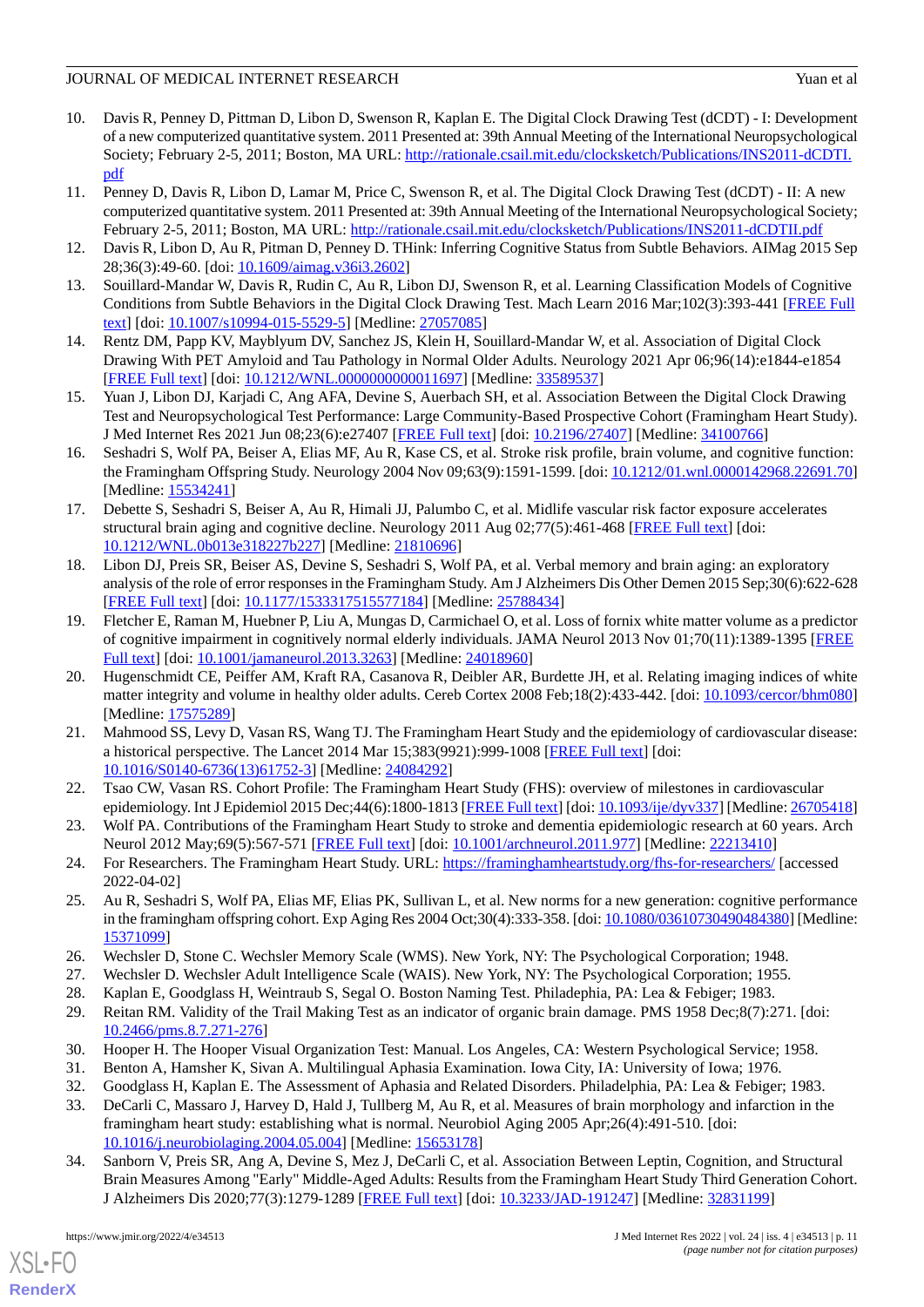#### JOURNAL OF MEDICAL INTERNET RESEARCH Yuan et al. Yuan et al.

- <span id="page-11-0"></span>35. DeCarli C, Fletcher E, Ramey V, Harvey D, Jagust WJ. Anatomical mapping of white matter hyperintensities (WMH): exploring the relationships between periventricular WMH, deep WMH, and total WMH burden. Stroke 2005 Jan;36(1):50-55 [[FREE Full text](http://europepmc.org/abstract/MED/15576652)] [doi: [10.1161/01.STR.0000150668.58689.f2](http://dx.doi.org/10.1161/01.STR.0000150668.58689.f2)] [Medline: [15576652](http://www.ncbi.nlm.nih.gov/entrez/query.fcgi?cmd=Retrieve&db=PubMed&list_uids=15576652&dopt=Abstract)]
- <span id="page-11-1"></span>36. Au R, Massaro JM, Wolf PA, Young ME, Beiser A, Seshadri S, et al. Association of white matter hyperintensity volume with decreased cognitive functioning: the Framingham Heart Study. Arch Neurol 2006 Feb;63(2):246-250. [doi: [10.1001/archneur.63.2.246\]](http://dx.doi.org/10.1001/archneur.63.2.246) [Medline: [16476813\]](http://www.ncbi.nlm.nih.gov/entrez/query.fcgi?cmd=Retrieve&db=PubMed&list_uids=16476813&dopt=Abstract)
- <span id="page-11-2"></span>37. Seshadri S, Wolf PA, Beiser A, Au R, McNulty K, White R, et al. Lifetime risk of dementia and Alzheimer's disease. The impact of mortality on risk estimates in the Framingham Study. Neurology 1997 Dec;49(6):1498-1504. [doi: [10.1212/wnl.49.6.1498](http://dx.doi.org/10.1212/wnl.49.6.1498)] [Medline: [9409336](http://www.ncbi.nlm.nih.gov/entrez/query.fcgi?cmd=Retrieve&db=PubMed&list_uids=9409336&dopt=Abstract)]
- <span id="page-11-4"></span><span id="page-11-3"></span>38. Au R, Piers RJ, Devine S. How technology is reshaping cognitive assessment: Lessons from the Framingham Heart Study. Neuropsychology 2017 Nov;31(8):846-861 [\[FREE Full text](http://europepmc.org/abstract/MED/29376667)] [doi: [10.1037/neu0000411](http://dx.doi.org/10.1037/neu0000411)] [Medline: [29376667](http://www.ncbi.nlm.nih.gov/entrez/query.fcgi?cmd=Retrieve&db=PubMed&list_uids=29376667&dopt=Abstract)]
- <span id="page-11-5"></span>39. Hughes CP, Berg L, Danziger WL, Coben LA, Martin RL. A new clinical scale for the staging of dementia. Br J Psychiatry 1982 Jun;140:566-572. [doi: [10.1192/bjp.140.6.566\]](http://dx.doi.org/10.1192/bjp.140.6.566) [Medline: [7104545](http://www.ncbi.nlm.nih.gov/entrez/query.fcgi?cmd=Retrieve&db=PubMed&list_uids=7104545&dopt=Abstract)]
- <span id="page-11-6"></span>40. R: A language and environment for statistical computing. URL: <https://www.R-project.org/> [accessed 2022-04-02]
- <span id="page-11-7"></span>41. Dion C, Arias F, Amini S, Davis R, Penney D, Libon DJ, et al. Cognitive Correlates of Digital Clock Drawing Metrics in Older Adults with and without Mild Cognitive Impairment. J Alzheimers Dis 2020;75(1):73-83 [\[FREE Full text\]](http://europepmc.org/abstract/MED/32250300) [doi: [10.3233/JAD-191089\]](http://dx.doi.org/10.3233/JAD-191089) [Medline: [32250300\]](http://www.ncbi.nlm.nih.gov/entrez/query.fcgi?cmd=Retrieve&db=PubMed&list_uids=32250300&dopt=Abstract)
- <span id="page-11-8"></span>42. Müller S, Herde L, Preische O, Zeller A, Heymann P, Robens S, et al. Diagnostic value of digital clock drawing test in comparison with CERAD neuropsychological battery total score for discrimination of patients in the early course of Alzheimer's disease from healthy individuals. Sci Rep 2019 Mar 05;9(1):3543 [[FREE Full text](https://doi.org/10.1038/s41598-019-40010-0)] [doi: [10.1038/s41598-019-40010-0\]](http://dx.doi.org/10.1038/s41598-019-40010-0) [Medline: [30837580\]](http://www.ncbi.nlm.nih.gov/entrez/query.fcgi?cmd=Retrieve&db=PubMed&list_uids=30837580&dopt=Abstract)
- 43. Price CC, Jefferson AL, Merino JG, Heilman KM, Libon DJ. Subcortical vascular dementia: integrating neuropsychological and neuroradiologic data. Neurology 2005 Aug 09;65(3):376-382 [[FREE Full text](http://europepmc.org/abstract/MED/16087901)] [doi: [10.1212/01.wnl.0000168877.06011.15\]](http://dx.doi.org/10.1212/01.wnl.0000168877.06011.15) [Medline: [16087901\]](http://www.ncbi.nlm.nih.gov/entrez/query.fcgi?cmd=Retrieve&db=PubMed&list_uids=16087901&dopt=Abstract)
- <span id="page-11-9"></span>44. Libon DJ, Price CC, Giovannetti T, Swenson R, Bettcher BM, Heilman KM, et al. Linking MRI hyperintensities with patterns of neuropsychological impairment: evidence for a threshold effect. Stroke 2008 Mar;39(3):806-813. [doi: [10.1161/STROKEAHA.107.489997\]](http://dx.doi.org/10.1161/STROKEAHA.107.489997) [Medline: [18258842\]](http://www.ncbi.nlm.nih.gov/entrez/query.fcgi?cmd=Retrieve&db=PubMed&list_uids=18258842&dopt=Abstract)
- <span id="page-11-10"></span>45. Filley CM, Fields RD. White matter and cognition: making the connection. J Neurophysiol 2016 Nov 01;116(5):2093-2104 [[FREE Full text](https://journals.physiology.org/doi/10.1152/jn.00221.2016?url_ver=Z39.88-2003&rfr_id=ori:rid:crossref.org&rfr_dat=cr_pub%3dpubmed)] [doi: [10.1152/jn.00221.2016\]](http://dx.doi.org/10.1152/jn.00221.2016) [Medline: [27512019](http://www.ncbi.nlm.nih.gov/entrez/query.fcgi?cmd=Retrieve&db=PubMed&list_uids=27512019&dopt=Abstract)]
- 46. Fields RD. White matter in learning, cognition and psychiatric disorders. Trends Neurosci 2008 Jul;31(7):361-370 [\[FREE](http://europepmc.org/abstract/MED/18538868) [Full text\]](http://europepmc.org/abstract/MED/18538868) [doi: [10.1016/j.tins.2008.04.001\]](http://dx.doi.org/10.1016/j.tins.2008.04.001) [Medline: [18538868](http://www.ncbi.nlm.nih.gov/entrez/query.fcgi?cmd=Retrieve&db=PubMed&list_uids=18538868&dopt=Abstract)]

## **Abbreviations**

**AUC:** area under the curve **CDR:** Clinical Dementia Rating **CDT:** Clock Drawing Test **dCDT:** digital Clock Drawing Test **FHS:** Framingham Heart Study **MCI:** mild cognitive impairment **MRI:** magnetic resonance imaging **NC:** normal cognition **NP:** neuropsychological **TCBV:** total cerebral brain volume TCV: total cerebral cranial volume **WMH:** white matter hyperintensity

*Edited by R Kukafka; submitted 28.10.21; peer-reviewed by MJ Brouillette, I Tarnanas; comments to author 20.12.21; revised version received 08.02.22; accepted 13.03.22; published 15.04.22*

*Please cite as:*

*Yuan J, Au R, Karjadi C, Ang TF, Devine S, Auerbach S, DeCarli C, Libon DJ, Mez J, Lin H Associations Between the Digital Clock Drawing Test and Brain Volume: Large Community-Based Prospective Cohort (Framingham Heart Study) J Med Internet Res 2022;24(4):e34513 URL: <https://www.jmir.org/2022/4/e34513> doi: [10.2196/34513](http://dx.doi.org/10.2196/34513) PMID:*